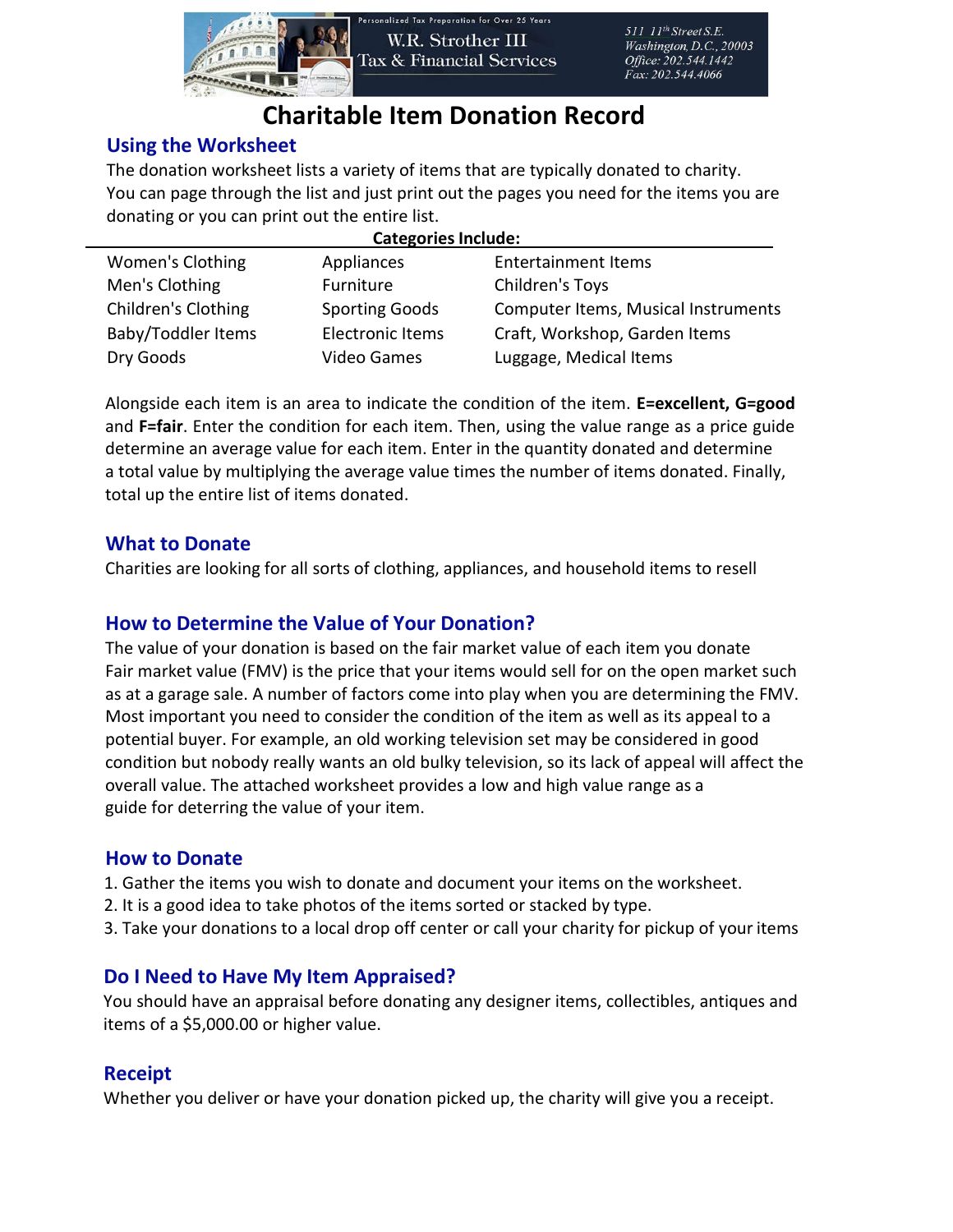

## **Charitable Item Donation Record**

#### Donated By: North Control By: North Control By:

Donated To: example and the contract of the contract of the contract of the contract of the contract of the contract of the contract of the contract of the contract of the contract of the contract of the contract of the co

| <b>WOMENS</b>                | <b>Condition</b> | <b>Value Range</b> |             | <b>Avg Value</b> | <b>Quantity</b> | <b>Total</b> |
|------------------------------|------------------|--------------------|-------------|------------------|-----------------|--------------|
| <b>CLOTHING</b>              | E, G or F        | Low                | <b>High</b> | <b>Used</b>      | <b>Donated</b>  | <b>Value</b> |
| <b>Bathing Suit</b>          |                  | 4.00               | 18.00       |                  |                 |              |
| <b>Bathrobe</b>              |                  | 4.00               | 18.00       |                  |                 |              |
| Blazer                       |                  | 4.00               | 16.00       |                  |                 |              |
| Blouse - casual long sleeve  |                  | 3.00               | 19.00       |                  |                 |              |
| Blouse - casual short sleeve |                  | 3.00               | 14.00       |                  |                 |              |
| Blouse - cotton top          |                  | 3.00               | 15.00       |                  |                 |              |
| Blouse - dress long sleeve   |                  | 3.00               | 14.00       |                  |                 |              |
| Blouse - dress short sleeve  |                  | 3.00               | 14.00       |                  |                 |              |
| <b>Bras</b>                  |                  | 2.00               | 11.00       |                  |                 |              |
| Camisoles                    |                  | 3.00               | 12.00       |                  |                 |              |
| Coat - dress career          |                  | 8.00               | 50.00       |                  |                 |              |
| Coat casual leather          |                  | 10.00              | 75.00       |                  |                 |              |
| Coat full length fur         |                  | 40.00              | 450.00      |                  |                 |              |
| Coat full length leather     |                  | 20.00              | 60.00       |                  |                 |              |
| Dresses - career             |                  | 3.00               | 20.00       |                  |                 |              |
| Dresses - casual             |                  | 4.00               | 15.00       |                  |                 |              |
| Dresses - evening            |                  | 9.00               | 45.00       |                  |                 |              |
| Hats                         |                  | 4.00               | 10.00       |                  |                 |              |
| Hats - fur                   |                  | 11.00              | 40.00       |                  |                 |              |
| Jacket - casual              |                  | 5.00               | 50.00       |                  |                 |              |
| Jacket - outer               |                  | 8.00               | 50.00       |                  |                 |              |
| Pajama Nightgown             |                  | 4.00               | 12.00       |                  |                 |              |
| Pantsuits - casual           |                  | 6.00               | 15.00       |                  |                 |              |
| Pantsuits - dress            |                  | 5.00               | 25.00       |                  |                 |              |
| Shirts - casual              |                  | 4.00               | 12.00       |                  |                 |              |
| Shorts - Caprice             |                  | 4.00               | 11.00       |                  |                 |              |
| Shorts - golf/tennis         |                  | 4.00               | 11.00       |                  |                 |              |
| Skirt - dress                |                  | 4.00               | 12.00       |                  |                 |              |
| Slips - Camisoles            |                  | 2.00               | 10.00       |                  |                 |              |
| Suit - jogging               |                  | 6.00               | 20.00       |                  |                 |              |
| Suits - dress                |                  | 15.00              | 50.00       |                  |                 |              |
| Support foundation           |                  | 3.00               | 12.00       |                  |                 |              |
| Sweat pants                  |                  | 3.00               | 15.00       |                  |                 |              |
| Sweaters long sleeve         |                  | 4.00               | 17.00       |                  |                 |              |
| Sweaters short sleeve        |                  | 4.00               | 15.00       |                  |                 |              |
| T-shirts                     |                  | 3.00               | 7.00        |                  |                 |              |
| Vests                        |                  | 4.00               | 11.00       |                  |                 |              |
| <b>Wedding dress</b>         |                  | 40.00              | 250.00      |                  |                 |              |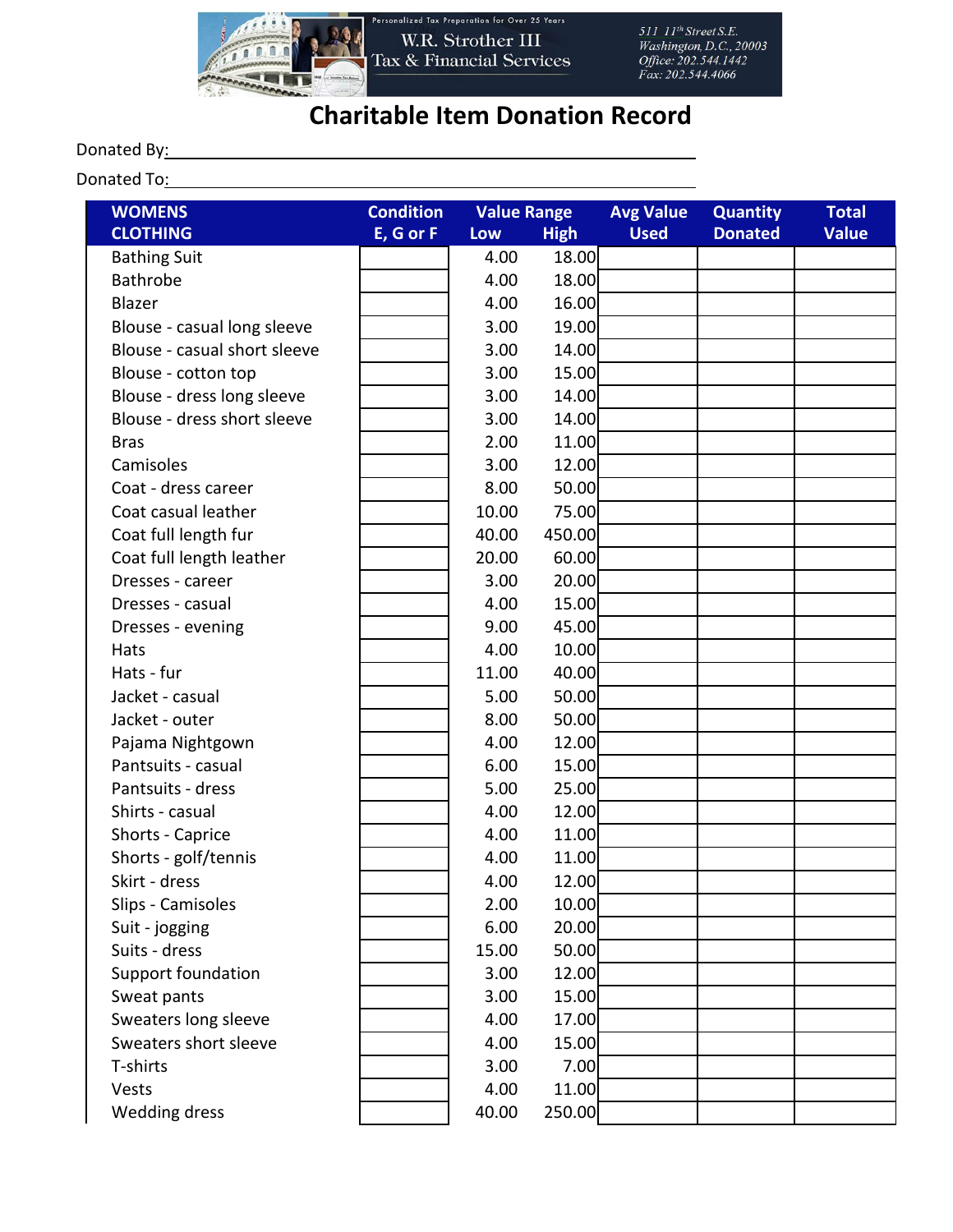

Personalized Tax Preparation for Over 25 Years

| <b>WOMENS</b>                | <b>Condition</b> |        | <b>Value Range</b> | <b>Avg Value</b> | <b>Quantity</b> | <b>Total</b> |
|------------------------------|------------------|--------|--------------------|------------------|-----------------|--------------|
| <b>CLOTHING &amp; ITEMS</b>  | E, G or F        | Low    | <b>High</b>        | <b>Used</b>      | <b>Donated</b>  | <b>Value</b> |
| Belts - cloth                |                  | 4.00   | 10.00              |                  |                 |              |
| <b>Belts leather</b>         |                  | 4.00   | 22.00              |                  |                 |              |
| Jackets / Hoodies            |                  | 7.00   | 28.00              |                  |                 |              |
| Jewelry - costume            |                  | 3.00   | 15.00              |                  |                 |              |
| Pants - jeans                |                  | 5.00   | 22.00              |                  |                 |              |
| Purse                        |                  | 3.00   | 25.00              |                  |                 |              |
| Scarves - silk               |                  | 3.00   | 15.00              |                  |                 |              |
| Scrubs                       |                  | 3.00   | 10.00              |                  |                 |              |
| Shoes - athletic             |                  | 5.00   | 32.00              |                  |                 |              |
| Shoes - boots                |                  | 5.00   | 25.00              |                  |                 |              |
| Shoes - casual               |                  | 3.00   | 23.00              |                  |                 |              |
| Shoes - dress                |                  | 5.00   | 30.00              |                  |                 |              |
| Shoes - sandals              |                  | 5.00   | 14.00              |                  |                 |              |
| <b>Sweat Shirts</b>          |                  | 4.00   | 18.00              |                  |                 |              |
| Umbrella                     |                  | 3.00   | 8.00               |                  |                 |              |
| Wallets                      |                  | 4.00   | 10.00              |                  |                 |              |
| Wigs                         |                  | 6.00   | 24.00              |                  |                 |              |
| Maternity - bra              |                  | 3.00   | 8.00               |                  |                 |              |
| Maternity - coat             |                  | 12.00  | 35.00              |                  |                 |              |
|                              |                  |        | 30.00              |                  |                 |              |
| Maternity - dress            |                  | 8.00   |                    |                  |                 |              |
| Maternity - jeans            |                  | 7.00   | 21.00              |                  |                 |              |
| Maternity - pants            |                  | 3.00   | 14.00              |                  |                 |              |
| Maternity - shorts           |                  | 2.00   | 9.00               |                  |                 |              |
| Maternity - skirt            |                  | 4.00   | 9.00               |                  |                 |              |
| Maternity - support pillow   |                  | 9.00   | 28.00              |                  |                 |              |
| Maternity - top long sleeve  |                  | 3.00   | 12.00              |                  |                 |              |
| Maternity - top short sleeve |                  | 3.00   | 10.00              |                  |                 |              |
| <b>WOMENS DESIGNER</b>       | <b>Condition</b> |        | <b>Value Range</b> | <b>Avg Value</b> | <b>Quantity</b> | <b>Total</b> |
| (APPRAISAL RECOMMENDED)      | E, G or F        | Low    | <b>High</b>        | <b>Used</b>      | <b>Donated</b>  | <b>Value</b> |
| <b>Bathing Suit</b>          |                  | 60.00  | 250.00             |                  |                 |              |
| Blazer - Escada              |                  | 35.00  | 400.00             |                  |                 |              |
| <b>Blouse - Chanel</b>       |                  | 40.00  | 600.00             |                  |                 |              |
| Boots - Prada                |                  | 80.00  | 750.00             |                  |                 |              |
| Boots - Prada                |                  | 100.00 | 1,200.00           |                  |                 |              |
| Designer Briefcase           |                  |        | 250.00 2,500.00    |                  |                 |              |
| <b>Evening Wear - Gucci</b>  |                  | 80.00  | 500.00             |                  |                 |              |
| Fur coats - Gucci            |                  |        | 150.00 3,000.00    |                  |                 |              |
| Pantsuits - Prada            |                  | 150.00 | 475.00             |                  |                 |              |
| Purse - Gucci                |                  |        | 500.00 5,000.00    |                  |                 |              |
| Shoes - Prada                |                  | 70.00  | 280.00             |                  |                 |              |
| Skirt - Gucci                |                  | 35.00  | 250.00             |                  |                 |              |
| Slacks - Prada               |                  | 20.00  | 175.00             |                  |                 |              |
| Sunglasses - Cartier         |                  |        | 500.00 2,000.00    |                  |                 |              |
| Sweaters - Channel           |                  | 50.00  | 375.00             |                  |                 |              |
| Wedding Gown - Vera Wang     |                  | 450.00 | 3,500.00           |                  |                 |              |
| Wool cashmere coat - Escada  |                  | 250.00 | 800.00             |                  |                 |              |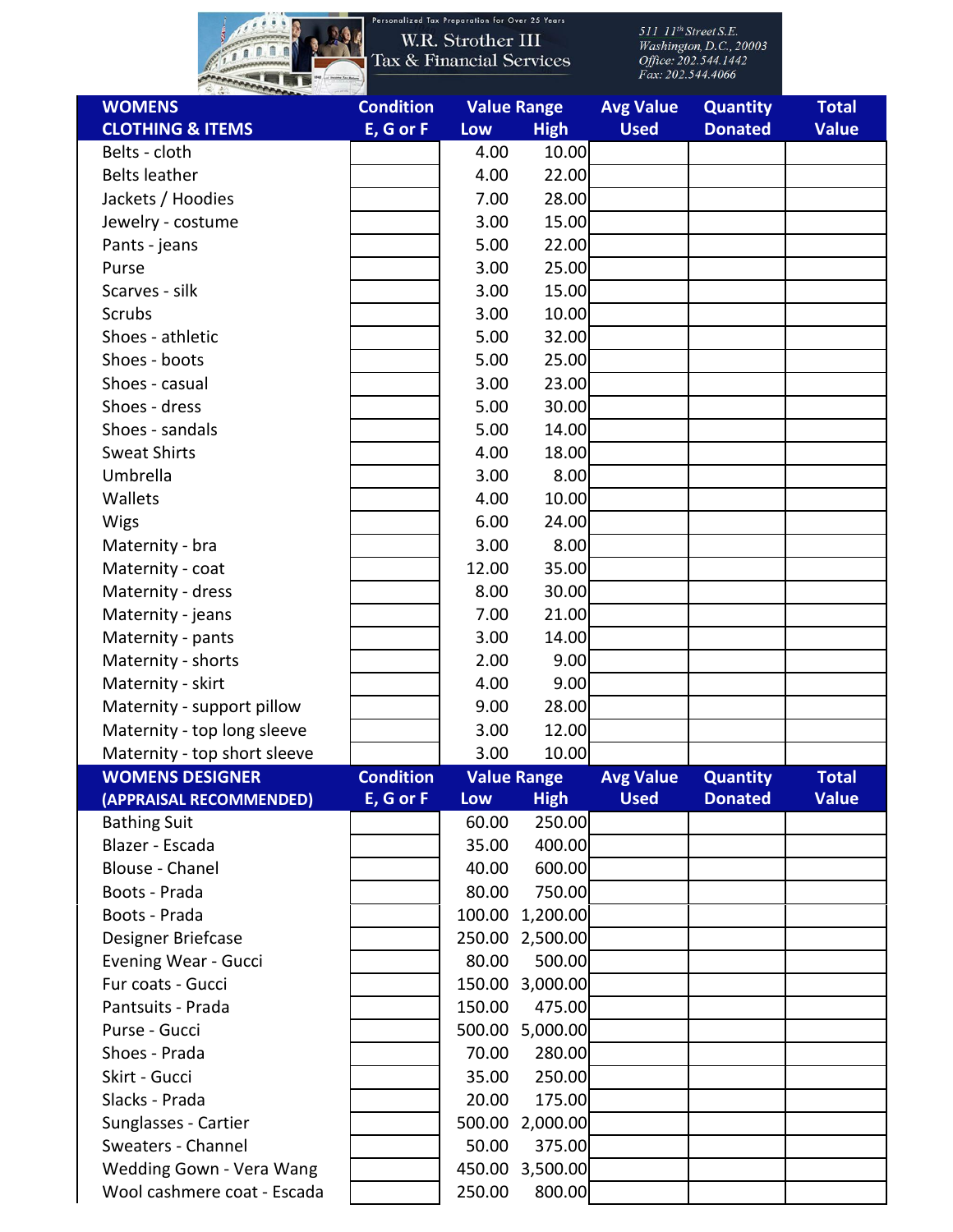

Personalized Tax Preparation for Over 25 Years

| <b>MENS CLOTHING</b>       | <b>Condition</b> |        | <b>Value Range</b> | <b>Avg Value</b> | <b>Quantity</b> | <b>Total</b> |
|----------------------------|------------------|--------|--------------------|------------------|-----------------|--------------|
| <b>AND ACCESSORIES</b>     | E, G or F        | Low    | <b>High</b>        | <b>Used</b>      | <b>Donated</b>  | <b>Value</b> |
| <b>Bathing suit</b>        |                  | 2.00   | 15.00              |                  |                 |              |
| <b>Bathrobe</b>            |                  | 6.00   | 18.00              |                  |                 |              |
| <b>Belts</b>               |                  | 4.00   | 10.00              |                  |                 |              |
| Coat - sports              |                  | 7.00   | 22.00              |                  |                 |              |
| Coat trench                |                  | 10.00  | 45.00              |                  |                 |              |
| Coats long leather         |                  | 15.00  | 80.00              |                  |                 |              |
| Coats long winter          |                  | 12.00  | 45.00              |                  |                 |              |
| Hoodies                    |                  | 7.00   | 20.00              |                  |                 |              |
| Jackets - short leather    |                  | 10.00  | 40.00              |                  |                 |              |
| Jackets - winter           |                  | 8.00   | 50.00              |                  |                 |              |
| Jewelry watches            |                  | 10.00  | 25.00              |                  |                 |              |
| Pajama                     |                  | 3.00   | 14.00              |                  |                 |              |
| Pants - dress              |                  | 4.00   | 15.00              |                  |                 |              |
| Pants - jeans              |                  | 5.00   | 22.00              |                  |                 |              |
| <b>Scrubs</b>              |                  | 3.00   | 10.00              |                  |                 |              |
| Shirt - casual             |                  | 4.00   | 12.00              |                  |                 |              |
| Shirt - dress              |                  | 4.00   | 15.00              |                  |                 |              |
| Shirt - golf               |                  | 4.00   | 14.00              |                  |                 |              |
| Shirt - tank top           |                  | 3.00   | 8.00               |                  |                 |              |
| Shirts - sport fan         |                  | 5.00   | 17.00              |                  |                 |              |
| Shoes - athletic           |                  | 5.00   | 32.00              |                  |                 |              |
| Shoes - boots              |                  | 6.00   | 20.00              |                  |                 |              |
| Shoes - casual             |                  | 5.00   | 25.00              |                  |                 |              |
| Shoes - dress              |                  | 5.00   | 30.00              |                  |                 |              |
| Shoes - sandals            |                  | 4.00   | 12.00              |                  |                 |              |
| Shorts                     |                  | 4.00   | 11.00              |                  |                 |              |
| <b>Suits</b>               |                  | 13.00  | 60.00              |                  |                 |              |
| Sweat pants / shirts       |                  | 5.00   | 16.00              |                  |                 |              |
| Sweaters                   |                  | 7.00   | 20.00              |                  |                 |              |
| <b>Ties</b>                |                  | 2.00   | 9.00               |                  |                 |              |
| T-shirts                   |                  | 3.00   | 6.00               |                  |                 |              |
| Undershirts                |                  | 2.00   | 5.00               |                  |                 |              |
| Undershorts - boxers       |                  | 2.00   | 5.00               |                  |                 |              |
| Vests                      |                  | 3.00   | 10.00              |                  |                 |              |
| Wallets                    |                  | 3.00   | 8.00               |                  |                 |              |
| <b>MENS DESIGNER ITEMS</b> | <b>Condition</b> |        | <b>Value Range</b> | <b>Avg Value</b> | <b>Quantity</b> | <b>Total</b> |
| (APPRAISAL RECOMMENDED)    | E, G or F        | Low    | <b>High</b>        | <b>Used</b>      | <b>Donated</b>  | <b>Value</b> |
| Cashmere Coat              |                  | 250.00 | 490.00             |                  |                 |              |
| Designer Briefcase         |                  | 350.00 | 2,000.00           |                  |                 |              |
| Jackets - Gucci            |                  | 600.00 | 2,500.00           |                  |                 |              |
| Polo shirts - Gucci        |                  | 75.00  | 225.00             |                  |                 |              |
| Shoes - Gucci              |                  | 65.00  | 600.00             |                  |                 |              |
| Suits - Dior               |                  | 500.00 | 1,100.00           |                  |                 |              |
| Sunglasses - Cartier       |                  | 500.00 | 2,000.00           |                  |                 |              |
| Tuxedo - Dior              |                  | 150.00 | 350.00             |                  |                 |              |
|                            |                  |        |                    |                  |                 |              |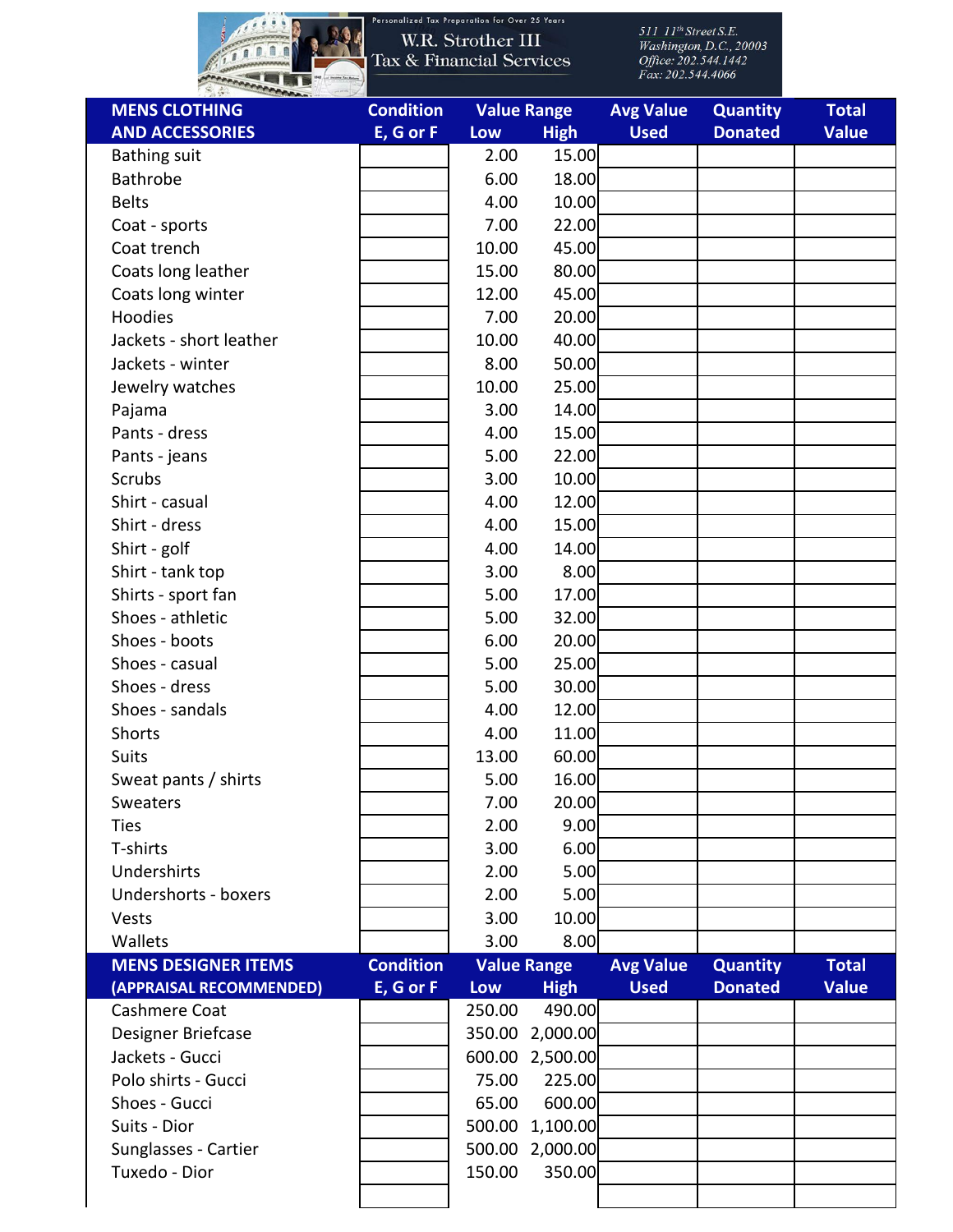

| <b>CLOTHING</b><br>Bathing suit - Boys | E, G or F | Low  | <b>High</b> | <b>Used</b> | <b>Donated</b> | <b>Value</b> |
|----------------------------------------|-----------|------|-------------|-------------|----------------|--------------|
|                                        |           |      |             |             |                |              |
|                                        |           | 2.00 | 14.00       |             |                |              |
| <b>Bathing Suit - Girls</b>            |           | 3.00 | 12.00       |             |                |              |
| Bathrobe - Boys                        |           | 2.00 | 16.00       |             |                |              |
| <b>Bathrobe - Girls</b>                |           | 2.00 | 14.00       |             |                |              |
| Belts - cloth - child                  |           | 2.00 | 4.00        |             |                |              |
| Belts leather - child                  |           | 2.00 | 0.00        |             |                |              |
| <b>Blouses - Girls</b>                 |           | 2.00 | 10.00       |             |                |              |
| Coats/Jackets - child                  |           | 5.00 | 38.00       |             |                |              |
| Dresses - Girls                        |           | 3.00 | 9.00        |             |                |              |
| Earmuffs - child                       |           | 2.00 | 8.00        |             |                |              |
| Gloves, Scarfs - child                 |           | 3.00 | 9.00        |             |                |              |
| Hoodies - child                        |           | 4.00 | 12.00       |             |                |              |
| Jacket - windbreaker - child           |           | 4.00 | 12.00       |             |                |              |
| Jackets - winter - child               |           | 5.00 | 25.00       |             |                |              |
| Pajama Nightgown - Girls               |           | 4.00 | 8.00        |             |                |              |
| Pajamas - Boys                         |           | 2.00 | 10.00       |             |                |              |
| Pants - jeans - child                  |           | 2.00 | 14.00       |             |                |              |
| Pants/Slacks - child                   |           | 3.00 | 11.00       |             |                |              |
| Shirts - Boys                          |           | 3.00 | 7.00        |             |                |              |
| Shirts - long sleeve - Girls           |           | 3.00 | 7.00        |             |                |              |
| Shirts - tank top - Girls              |           | 3.00 | 8.00        |             |                |              |
| Shirts-tank top - Boys                 |           | 3.00 | 6.00        |             |                |              |
| Shoes - athletic - child               |           | 4.00 | 9.00        |             |                |              |
| Shoes - boots - child                  |           | 4.00 | 20.00       |             |                |              |
| Shoes - casual - child                 |           | 3.00 | 11.00       |             |                |              |
| Shoes - sandals - child                |           | 3.00 | 8.00        |             |                |              |
| Shorts - Boys                          |           | 2.00 | 5.00        |             |                |              |
| Shorts - Girls                         |           | 2.00 | 5.00        |             |                |              |
| Skirts - Girls                         |           | 2.00 | 6.00        |             |                |              |
| Snowsuits - Boys                       |           | 5.00 | 32.00       |             |                |              |
| Snowsuits - Girls                      |           | 5.00 | 29.00       |             |                |              |
| Socks - all                            |           | 0.00 | 1.00        |             |                |              |
| Sports coat - Boys                     |           | 4.00 | 20.00       |             |                |              |
| Suit - tuxedo - Boys                   |           | 5.00 | 30.00       |             |                |              |
| Suits - Boys                           |           | 5.00 | 14.00       |             |                |              |
| Sweaters - child                       |           | 3.00 | 10.00       |             |                |              |
| Sweats - child                         |           | 3.00 | 8.00        |             |                |              |
| T-shirts - child                       |           | 3.00 | 6.00        |             |                |              |
| Underwear - child                      |           | 2.00 | 4.00        |             |                |              |
| Vests - child                          |           | 3.00 | 6.00        |             |                |              |
|                                        |           |      |             |             |                |              |
|                                        |           |      |             |             |                |              |
|                                        |           |      |             |             |                |              |
|                                        |           |      |             |             |                |              |
|                                        |           |      |             |             |                |              |
|                                        |           |      |             |             |                |              |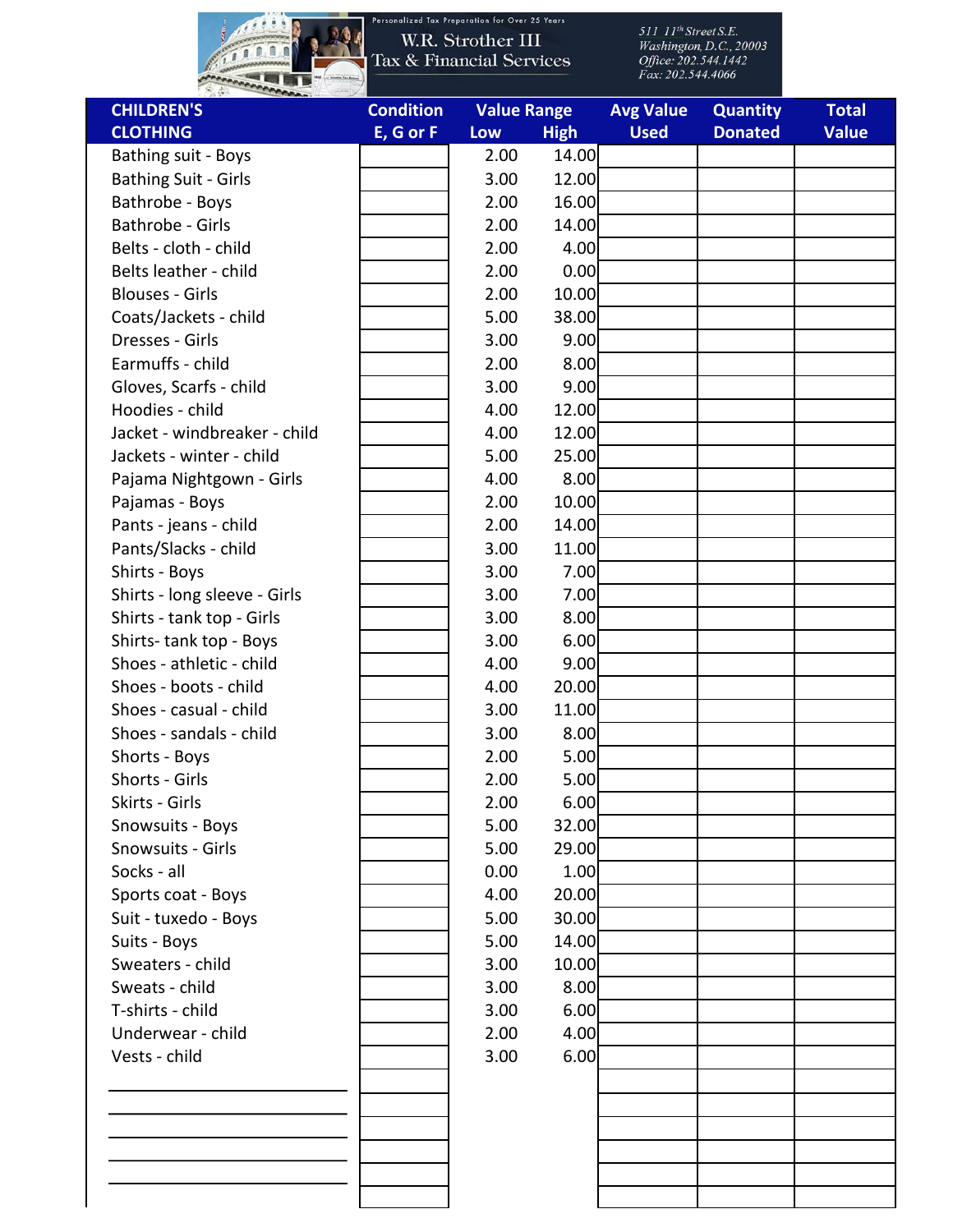

Personalized Tax Preparation for Over 25 Years

| <b>BABY / TODDLER</b>               | <b>Condition</b> | <b>Value Range</b> |             | <b>Avg Value</b> | <b>Quantity</b> | <b>Total</b> |
|-------------------------------------|------------------|--------------------|-------------|------------------|-----------------|--------------|
| <b>CLOTHING &amp; ITEMS</b>         | E, G or F        | Low                | <b>High</b> | <b>Used</b>      | <b>Donated</b>  | <b>Value</b> |
| Coats/Jackets                       |                  | 4.00               | 25.00       |                  |                 |              |
| Pajama                              |                  | 2.00               | 6.00        |                  |                 |              |
| Pants                               |                  | 2.00               | 6.00        |                  |                 |              |
| Shirts                              |                  | 2.00               | 8.00        |                  |                 |              |
| Shoes                               |                  | 3.00               | 10.00       |                  |                 |              |
| Activity gyms                       |                  | 10.00              | 45.00       |                  |                 |              |
| Baby backpack                       |                  | 10.00              | 55.00       |                  |                 |              |
| Baby blocks, toys                   |                  | 3.00               | 30.00       |                  |                 |              |
| <b>Baby monitors</b>                |                  | 3.00               | 10.00       |                  |                 |              |
| Bassinet / cradle                   |                  | 15.00              | 32.00       |                  |                 |              |
| <b>Bath seat</b>                    |                  | 5.00               | 26.00       |                  |                 |              |
| <b>Bathtub</b>                      |                  | 8.00               | 22.00       |                  |                 |              |
| <b>Bibs</b>                         |                  | 1.00               | 2.00        |                  |                 |              |
| <b>Blankets</b>                     |                  | 3.00               | 14.00       |                  |                 |              |
| Booster seats                       |                  | 3.00               | 12.00       |                  |                 |              |
| <b>Bottle warmers</b>               |                  | 4.00               | 20.00       |                  |                 |              |
| Bottles - 6 individual              |                  | 3.00               | 25.00       |                  |                 |              |
| Bouncer                             |                  | 8.00               | 22.00       |                  |                 |              |
| Car seats                           |                  | 15.00              | 75.00       |                  |                 |              |
| Carriage                            |                  | 25.00              | 140.00      |                  |                 |              |
| Changing pad                        |                  | 4.00               | 17.00       |                  |                 |              |
| Changing table                      |                  | 20.00              | 120.00      |                  |                 |              |
| Crib - portable                     |                  | 10.00              | 160.00      |                  |                 |              |
| Crib - w/mattress                   |                  | 36.00              | 130.00      |                  |                 |              |
| Crib bumper pads                    |                  | 4.00               | 20.00       |                  |                 |              |
| <b>Crib Mattress</b>                |                  | 5.00               | 50.00       |                  |                 |              |
| Crib sheets                         |                  | 5.00               | 18.00       |                  |                 |              |
| Crib toys                           |                  | 2.00               | 25.00       |                  |                 |              |
| Diaper bags                         |                  | 3.00               | 25.00       |                  |                 |              |
| <b>Dresser</b>                      |                  | 20.00              | 115.00      |                  |                 |              |
| High chair                          |                  | 12.00              | 50.00       |                  |                 |              |
| Infant carrier                      |                  | 8.00               | 35.00       |                  |                 |              |
|                                     |                  | 6.00               | 55.00       |                  |                 |              |
| Jumpers (doorway)<br><b>Mobiles</b> |                  | 5.00               | 23.00       |                  |                 |              |
|                                     |                  | 5.00               | 25.00       |                  |                 |              |
| Nursery lamps                       |                  |                    |             |                  |                 |              |
| Playpen                             |                  | 20.00              | 100.00      |                  |                 |              |
| Potty chair                         |                  | 6.00               | 20.00       |                  |                 |              |
| Rattles                             |                  | 3.00               | 20.00       |                  |                 |              |
| Rocking chairs                      |                  | 20.00              | 70.00       |                  |                 |              |
| Safety gates                        |                  | 5.00               | 40.00       |                  |                 |              |
| Stroller - double                   |                  | 24.00              | 70.00       |                  |                 |              |
| Stroller - folding                  |                  | 5.00               | 11.00       |                  |                 |              |
| Stroller - single                   |                  | 12.00              | 60.00       |                  |                 |              |
| Swing                               |                  | 12.00              | 70.00       |                  |                 |              |
| <b>Toddler bed</b>                  |                  | 43.00              | 160.00      |                  |                 |              |
| Walkers                             |                  | 5.00               | 25.00       |                  |                 |              |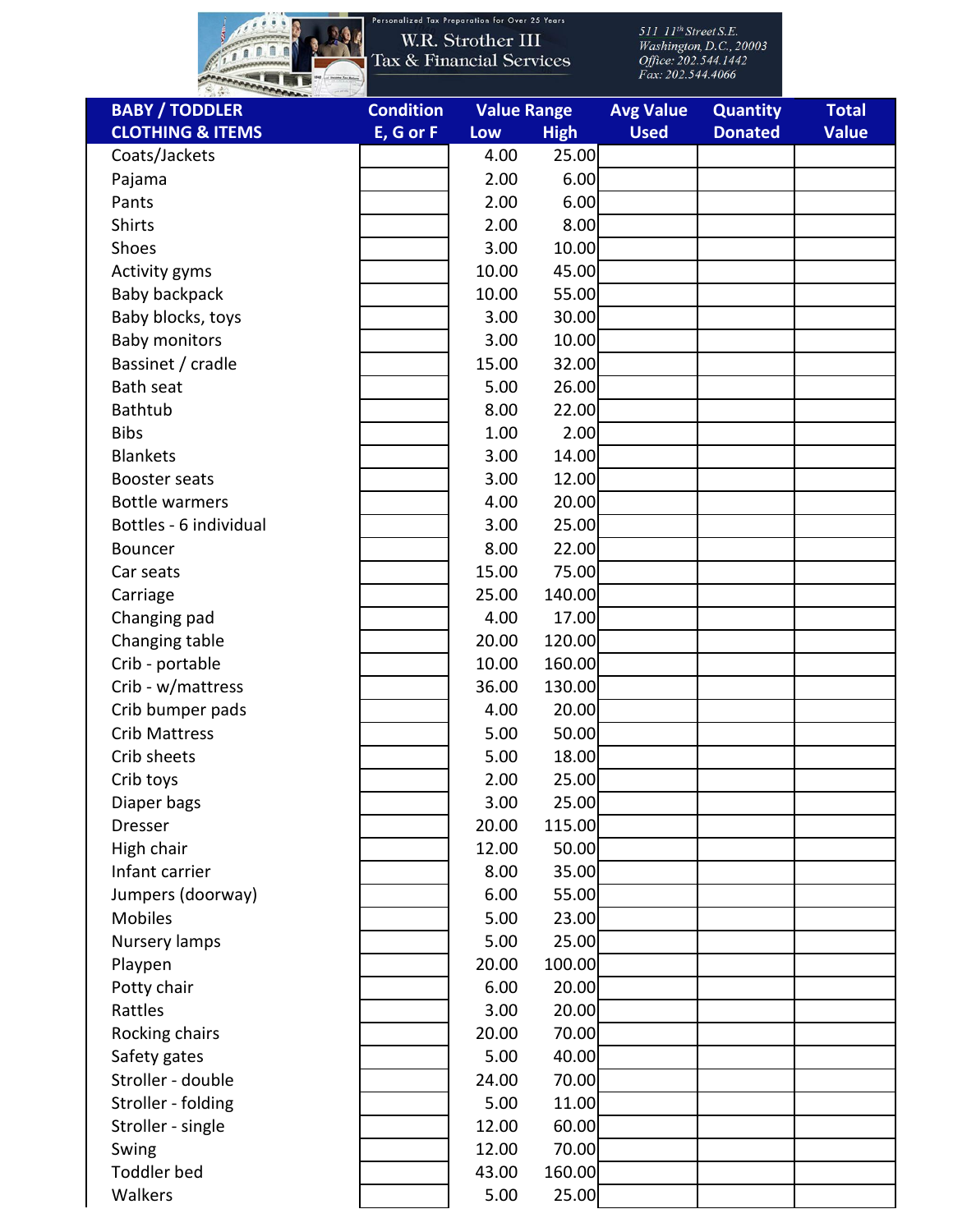

| <b>Condition</b> |       |             | <b>Avg Value</b>   | <b>Quantity</b> | <b>Total</b> |
|------------------|-------|-------------|--------------------|-----------------|--------------|
| E, G or F        | Low   | <b>High</b> | <b>Used</b>        | <b>Donated</b>  | <b>Value</b> |
|                  | 8.00  | 60.00       |                    |                 |              |
|                  | 4.00  | 30.00       |                    |                 |              |
|                  | 15.00 | 28.00       |                    |                 |              |
|                  | 10.00 | 30.00       |                    |                 |              |
|                  | 4.00  | 15.00       |                    |                 |              |
|                  | 3.00  | 16.00       |                    |                 |              |
|                  | 3.00  | 20.00       |                    |                 |              |
|                  | 3.00  | 14.00       |                    |                 |              |
|                  | 4.00  | 16.00       |                    |                 |              |
|                  | 5.00  | 50.00       |                    |                 |              |
|                  | 4.00  | 18.00       |                    |                 |              |
|                  | 2.00  | 6.00        |                    |                 |              |
|                  | 8.00  | 60.00       |                    |                 |              |
|                  | 20.00 | 110.00      |                    |                 |              |
|                  | 4.00  | 24.00       |                    |                 |              |
|                  | 8.00  | 18.00       |                    |                 |              |
|                  | 4.00  | 16.00       |                    |                 |              |
|                  | 5.00  | 18.00       |                    |                 |              |
|                  | 4.00  | 17.00       |                    |                 |              |
|                  | 3.00  | 12.00       |                    |                 |              |
|                  | 5.00  | 8.00        |                    |                 |              |
|                  | 15.00 | 30.00       |                    |                 |              |
|                  | 3.00  | 18.00       |                    |                 |              |
|                  | 4.00  | 15.00       |                    |                 |              |
|                  | 3.00  | 8.00        |                    |                 |              |
|                  | 3.00  | 4.00        |                    |                 |              |
|                  | 3.00  | 4.00        |                    |                 |              |
|                  | 2.00  | 3.00        |                    |                 |              |
|                  | 5.00  | 15.00       |                    |                 |              |
|                  | 5.00  | 15.00       |                    |                 |              |
|                  | 3.00  | 15.00       |                    |                 |              |
|                  | 7.00  | 40.00       |                    |                 |              |
|                  |       |             |                    |                 |              |
|                  |       |             |                    |                 |              |
|                  |       |             |                    |                 |              |
|                  |       |             |                    |                 |              |
|                  |       |             |                    |                 |              |
|                  |       |             |                    |                 |              |
|                  |       |             |                    |                 |              |
|                  |       |             |                    |                 |              |
|                  |       |             |                    |                 |              |
|                  |       |             |                    |                 |              |
|                  |       |             |                    |                 |              |
|                  |       |             |                    |                 |              |
|                  |       |             |                    |                 |              |
|                  |       |             |                    |                 |              |
|                  |       |             | <b>Value Range</b> |                 |              |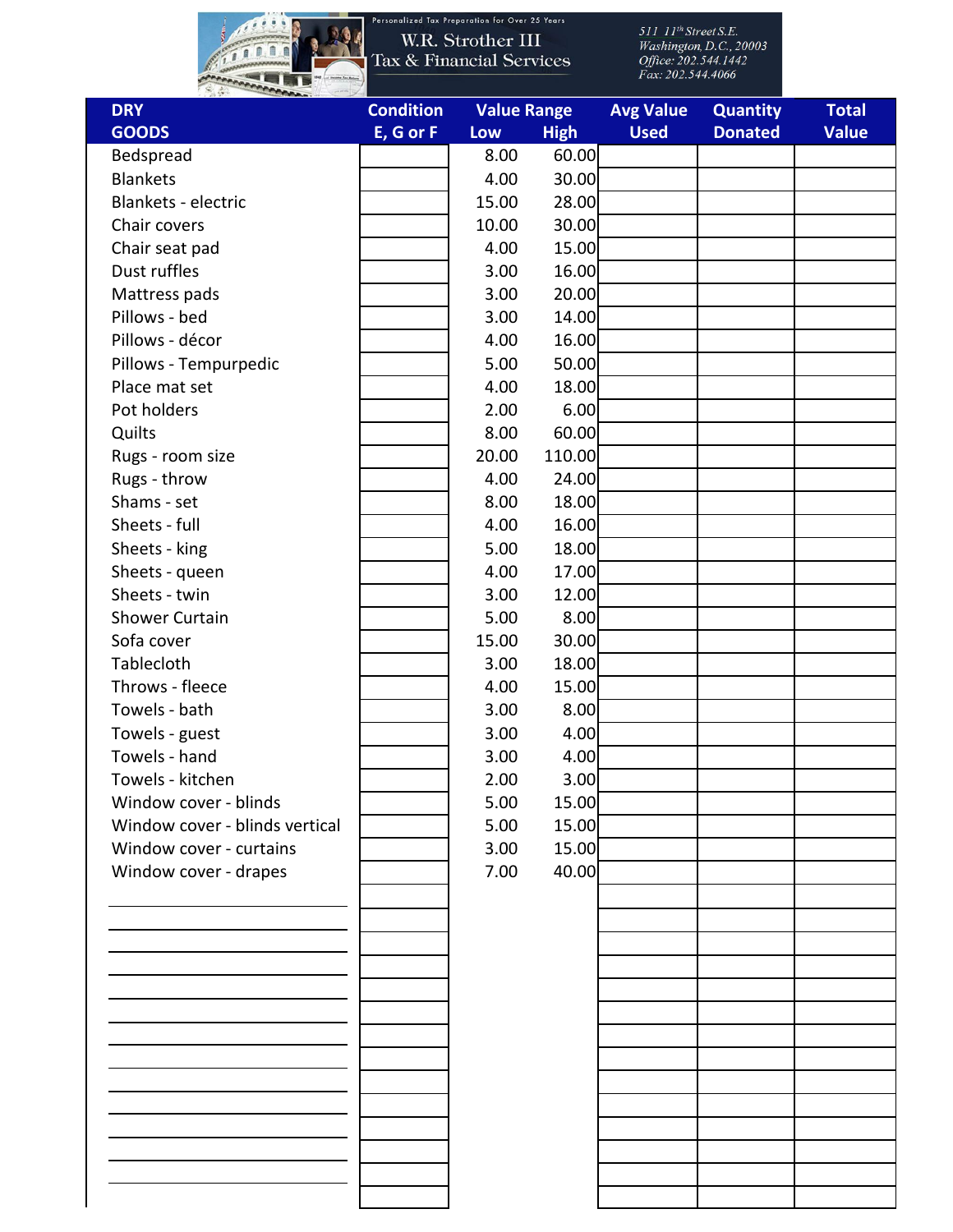

| <b>KITCHEN</b>             | <b>Condition</b> | <b>Value Range</b> |             | <b>Avg Value</b> | <b>Quantity</b> | <b>Total</b> |
|----------------------------|------------------|--------------------|-------------|------------------|-----------------|--------------|
| <b>ITEMS</b>               | E, G or F        | Low                | <b>High</b> | <b>Used</b>      | <b>Donated</b>  | <b>Value</b> |
| Bake wear                  |                  | 5.00               | 20.00       |                  |                 |              |
| Blender                    |                  | 8.00               | 25.00       |                  |                 |              |
| <b>Bread machine</b>       |                  | 5.00               | 25.00       |                  |                 |              |
| Cake pan                   |                  | 4.00               | 15.00       |                  |                 |              |
| Can opener - electric      |                  | 6.00               | 17.00       |                  |                 |              |
| Casserole dish             |                  | 6.00               | 21.00       |                  |                 |              |
| Coffeemaker - drip         |                  | 5.00               | 22.00       |                  |                 |              |
| Coffeemaker - percolator   |                  | 6.00               | 33.00       |                  |                 |              |
| Coffeemaker - Keurig       |                  | 15.00              | 100.00      |                  |                 |              |
| Coffeemaker - single serve |                  | 7.00               | 45.00       |                  |                 |              |
| Dish plate                 |                  | 3.00               | 8.00        |                  |                 |              |
| Dish plate - China         |                  | 4.00               | 12.00       |                  |                 |              |
| Dish set - complete 8      |                  | 50.00              | 150.00      |                  |                 |              |
| Dish plate complete set    |                  | 10.00              | 15.00       |                  |                 |              |
| Food processor             |                  | 10.00              | 55.00       |                  |                 |              |
| Food storage               |                  | 3.00               | 12.00       |                  |                 |              |
| <b>Gadgets Utensils</b>    |                  | 2.00               | 8.00        |                  |                 |              |
| Grills - George Foreman    |                  | 4.00               | 30.00       |                  |                 |              |
| Glasses mugs               |                  | 1.00               | 5.00        |                  |                 |              |
| Juicer - electric          |                  | 10.00              | 55.00       |                  |                 |              |
| Microwave                  |                  | 15.00              | 85.00       |                  |                 |              |
| Mixer - electric           |                  | 5.00               | 28.00       |                  |                 |              |
| Mixer - stand              |                  | 8.00               | 50.00       |                  |                 |              |
| Pie plates                 |                  | 3.00               | 10.00       |                  |                 |              |
| Potholder                  |                  | 1.00               | 4.00        |                  |                 |              |
| Pots Pans                  |                  | 6.00               | 20.00       |                  |                 |              |
| Salt & Pepper shaker       |                  | 2.00               | 8.00        |                  |                 |              |
| Serving platters           |                  | 6.00               | 27.00       |                  |                 |              |
| Skillet - electric         |                  | 6.00               | 40.00       |                  |                 |              |
| Slow cooker                |                  | 6.00               | 30.00       |                  |                 |              |
| Toaster                    |                  | 7.00               | 28.00       |                  |                 |              |
| Toaster oven               |                  | 10.00              | 45.00       |                  |                 |              |
| Utensils - BBQ set         |                  | 4.00               | 9.00        |                  |                 |              |
| Utensils - carving set     |                  | 5.00               | 15.00       |                  |                 |              |
| Utensils - everyday        |                  | 2.00               | 5.00        |                  |                 |              |
|                            |                  |                    |             |                  |                 |              |
|                            |                  |                    |             |                  |                 |              |
|                            |                  |                    |             |                  |                 |              |
|                            |                  |                    |             |                  |                 |              |
|                            |                  |                    |             |                  |                 |              |
|                            |                  |                    |             |                  |                 |              |
|                            |                  |                    |             |                  |                 |              |
|                            |                  |                    |             |                  |                 |              |
|                            |                  |                    |             |                  |                 |              |
|                            |                  |                    |             |                  |                 |              |
|                            |                  |                    |             |                  |                 |              |
|                            |                  |                    |             |                  |                 |              |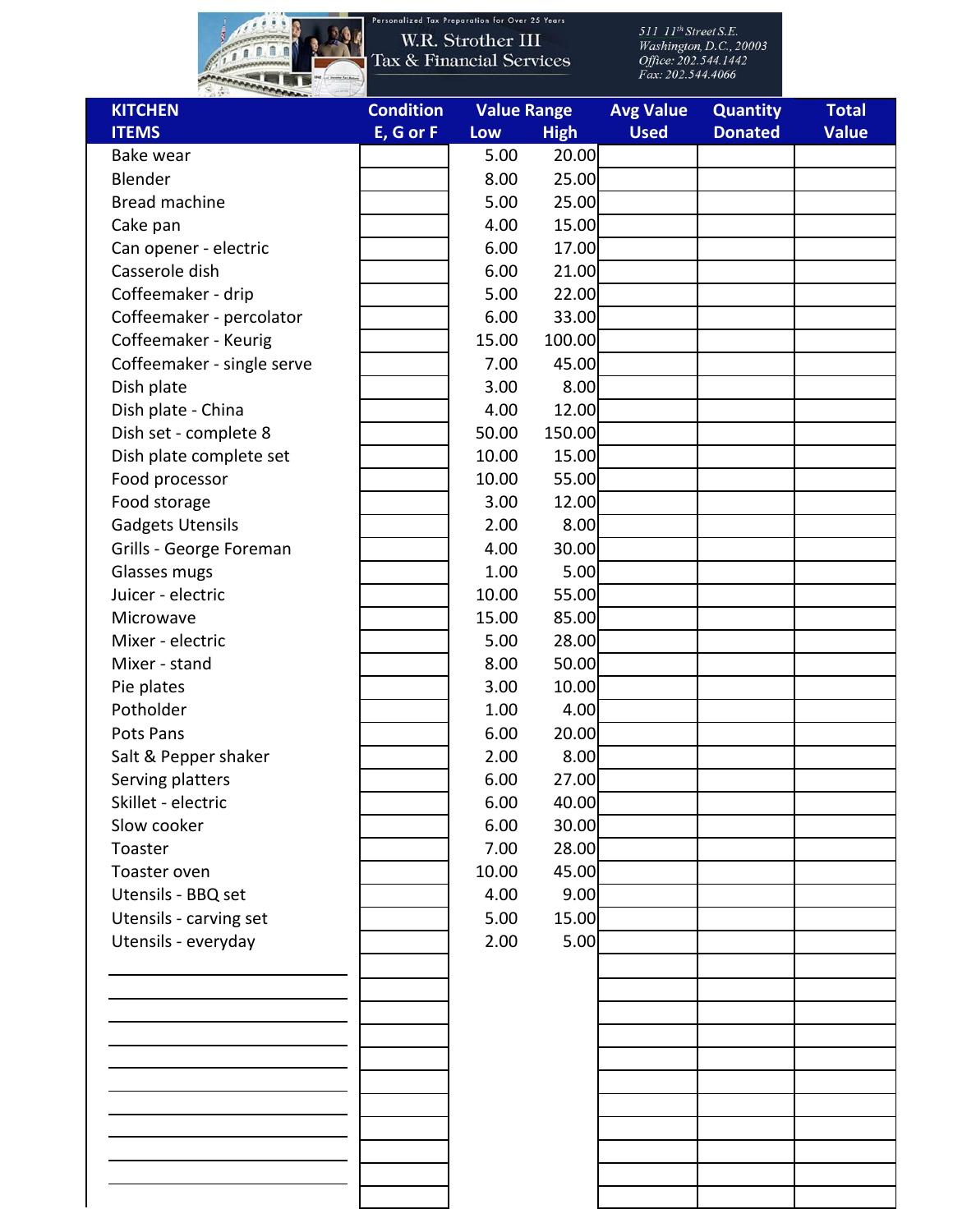

Personalized Tax Preparation for Over 25 Years

| <b>APPLIANCES</b>           | <b>Condition</b> | <b>Value Range</b> |             | <b>Avg Value</b> | <b>Quantity</b> | <b>Total</b> |
|-----------------------------|------------------|--------------------|-------------|------------------|-----------------|--------------|
|                             | E, G or F        | Low                | <b>High</b> | <b>Used</b>      | <b>Donated</b>  | <b>Value</b> |
| Air Conditioner - room      |                  | 20.00              | 95.00       |                  |                 |              |
| Dehumidifier                |                  | 20.00              | 75.00       |                  |                 |              |
| Dryer - clothes             |                  | 45.00              | 110.00      |                  |                 |              |
| Fan - large                 |                  | 11.00              | 45.00       |                  |                 |              |
| Fan - small                 |                  | 3.00               | 20.00       |                  |                 |              |
| Freezer - chest             |                  | 15.00              | 165.00      |                  |                 |              |
| Hair dryer                  |                  | 5.00               | 18.00       |                  |                 |              |
| Heaters - space             |                  | 8.00               | 75.00       |                  |                 |              |
| Iron                        |                  | 6.00               | 14.00       |                  |                 |              |
| Refrigerator                |                  | 40.00              | 250.00      |                  |                 |              |
| Roomba                      |                  | 40.00              | 75.00       |                  |                 |              |
| Sewing machine              |                  | 15.00              | 80.00       |                  |                 |              |
| Stove - electric            |                  | 60.00              | 200.00      |                  |                 |              |
| Stove - gas                 |                  | 70.00              | 225.00      |                  |                 |              |
| Vacuum - handheld           |                  | 5.00               | 40.00       |                  |                 |              |
| Vacuum cleaner              |                  | 24.00              | 95.00       |                  |                 |              |
| Vaporizer                   |                  | 4.00               | 24.00       |                  |                 |              |
| Washing machine             |                  | 45.00              | 175.00      |                  |                 |              |
|                             |                  |                    |             |                  |                 |              |
|                             |                  |                    |             |                  |                 |              |
|                             |                  |                    |             |                  |                 |              |
|                             |                  |                    |             |                  |                 |              |
|                             |                  |                    |             |                  |                 |              |
| <b>DÉCOR</b>                | <b>Condition</b> | <b>Value Range</b> |             | <b>Avg Value</b> | <b>Quantity</b> | <b>Total</b> |
| <b>ITEMS</b>                | E, G or F        | Low                | <b>High</b> | <b>Used</b>      | <b>Donated</b>  | <b>Value</b> |
| Art glass pottery           |                  | 5.00               | 30.00       |                  |                 |              |
| <b>Baskets</b>              |                  | 8.00               | 39.00       |                  |                 |              |
| Baskets - small             |                  | 3.00               | 12.00       |                  |                 |              |
| Bathroom soap dish          |                  | 2.00               | 8.00        |                  |                 |              |
| Bathroom tissue box         |                  | 2.00               | 8.00        |                  |                 |              |
| Bathroom toothbrush holder  |                  | 2.00               | 8.00        |                  |                 |              |
| Christmas tree              |                  | 12.00              | 45.00       |                  |                 |              |
| Fireplace tool set - brass  |                  | 30.00              | 150.00      |                  |                 |              |
| Fireplace tool set - plated |                  | 15.00              | 100.00      |                  |                 |              |
| Frames                      |                  | 2.00               | 15.00       |                  |                 |              |
| Halloween décor             |                  | 2.00               | 20.00       |                  |                 |              |
| Holiday décor               |                  | 3.00               | 25.00       |                  |                 |              |
| Paintings - large           |                  | 15.00              | 150.00      |                  |                 |              |
| Sculptures                  |                  | 8.00               | 50.00       |                  |                 |              |
| Silk plants                 |                  | 7.00               | 38.00       |                  |                 |              |
| Vase                        |                  | 2.00               | 9.00        |                  |                 |              |
|                             |                  |                    |             |                  |                 |              |
|                             |                  |                    |             |                  |                 |              |
|                             |                  |                    |             |                  |                 |              |
|                             |                  |                    |             |                  |                 |              |
|                             |                  |                    |             |                  |                 |              |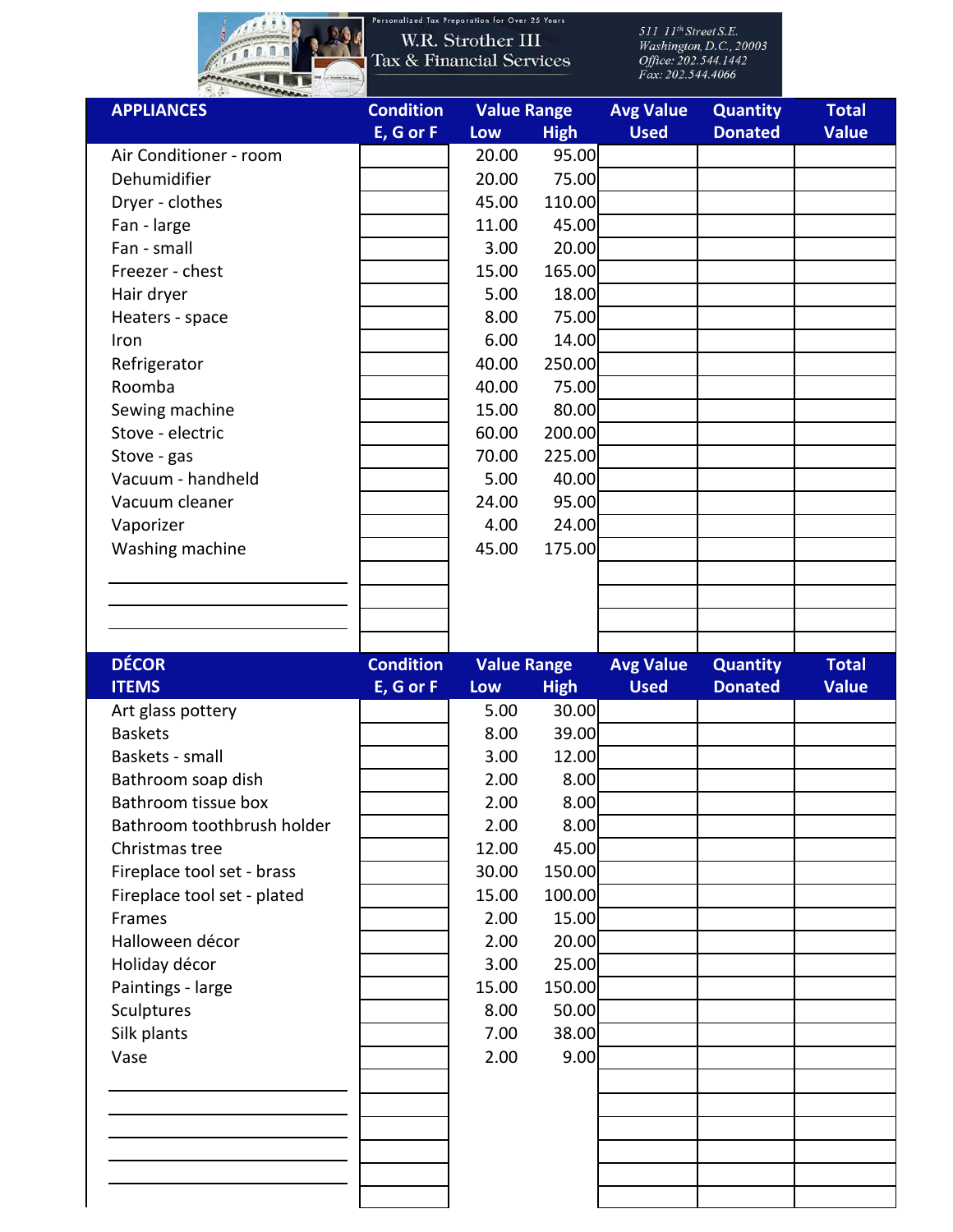

Personalized Tax Preparation for Over 25 Years

|                              | <b>Condition</b> | <b>Value Range</b> |             | <b>Avg Value</b> | <b>Quantity</b> | <b>Total</b> |
|------------------------------|------------------|--------------------|-------------|------------------|-----------------|--------------|
| <b>FURNITURE</b>             | E, G or F        | Low                | <b>High</b> | <b>Used</b>      | <b>Donated</b>  | <b>Value</b> |
| Armoire                      |                  | 45.00              | 350.00      |                  |                 |              |
| <b>Bar Stool</b>             |                  | 12.00              | 75.00       |                  |                 |              |
| Bed - complete king or queen |                  | 75.00              | 350.00      |                  |                 |              |
| Bed - complete single        |                  | 35.00              | 160.00      |                  |                 |              |
| Bedroom set - child          |                  | 120.00             | 380.00      |                  |                 |              |
| Bedroom set - complete       |                  | 200.00             | 950.00      |                  |                 |              |
| Bookcase - large             |                  | 15.00              | 140.00      |                  |                 |              |
| Bookcase - small             |                  | 8.00               | 60.00       |                  |                 |              |
| Ceiling fan                  |                  | 15.00              | 75.00       |                  |                 |              |
| Chair - kitchen              |                  | 10.00              | 40.00       |                  |                 |              |
| Chair - office               |                  | 10.00              | 95.00       |                  |                 |              |
| Chair - recliner             |                  | 30.00              | 75.00       |                  |                 |              |
| Chair - rocking              |                  | 15.00              | 75.00       |                  |                 |              |
| Chair - upholstered          |                  | 40.00              | 160.00      |                  |                 |              |
| Chair - waiting room         |                  | 15.00              | 60.00       |                  |                 |              |
| <b>Chest of Drawers</b>      |                  | 25.00              | 175.00      |                  |                 |              |
| China cabinet                |                  | 40.00              | 750.00      |                  |                 |              |
| Coffee table                 |                  | 15.00              | 65.00       |                  |                 |              |
| Cot - army                   |                  | 10.00              | 40.00       |                  |                 |              |
| Desk - office                |                  | 15.00              | 140.00      |                  |                 |              |
| Desk - small                 |                  | 10.00              | 65.00       |                  |                 |              |
| Dining room set              |                  | 150.00             | 900.00      |                  |                 |              |
| Dresser with mirror          |                  | 30.00              | 140.00      |                  |                 |              |
| End table                    |                  | 15.00              | 60.00       |                  |                 |              |
|                              |                  | 20.00              | 55.00       |                  |                 |              |
| Folding beds<br>Futon        |                  | 30.00              | 100.00      |                  |                 |              |
| Hutch                        |                  |                    | 130.00      |                  |                 |              |
| Kitchen cabinets             |                  | 50.00<br>25.00     | 200.00      |                  |                 |              |
|                              |                  |                    |             |                  |                 |              |
| Kitchen table                |                  | 25.00              | 200.00      |                  |                 |              |
| Kitchen - dinette            |                  | 35.00              | 325.00      |                  |                 |              |
| Lamp - floor                 |                  | 12.00              | 70.00       |                  |                 |              |
| Lamp - table                 |                  | 12.00              | 75.00       |                  |                 |              |
| Mannequin                    |                  | 17.00              | 250.00      |                  |                 |              |
| Mattress (queen)             |                  | 30.00              | 170.00      |                  |                 |              |
| Mattress - single            |                  | 90.00              | 350.00      |                  |                 |              |
| Sideboard - buffet           |                  | 40.00              | 240.00      |                  |                 |              |
| Secretary                    |                  | 35.00              | 250.00      |                  |                 |              |
| Sofa couch                   |                  | 60.00              | 320.00      |                  |                 |              |
| Sofa Sleeper                 |                  | 75.00              | 250.00      |                  |                 |              |
| TV Entertainment CT          |                  | 20.00              | 90.00       |                  |                 |              |
| TV stand                     |                  | 35.00              | 90.00       |                  |                 |              |
| Bar                          |                  | 18.00              | 60.00       |                  |                 |              |
| Clothes closet               |                  | 40.00              | 120.00      |                  |                 |              |
| <b>Figurines</b>             |                  | 18.00              | 100.00      |                  |                 |              |
|                              |                  |                    |             |                  |                 |              |
|                              |                  |                    |             |                  |                 |              |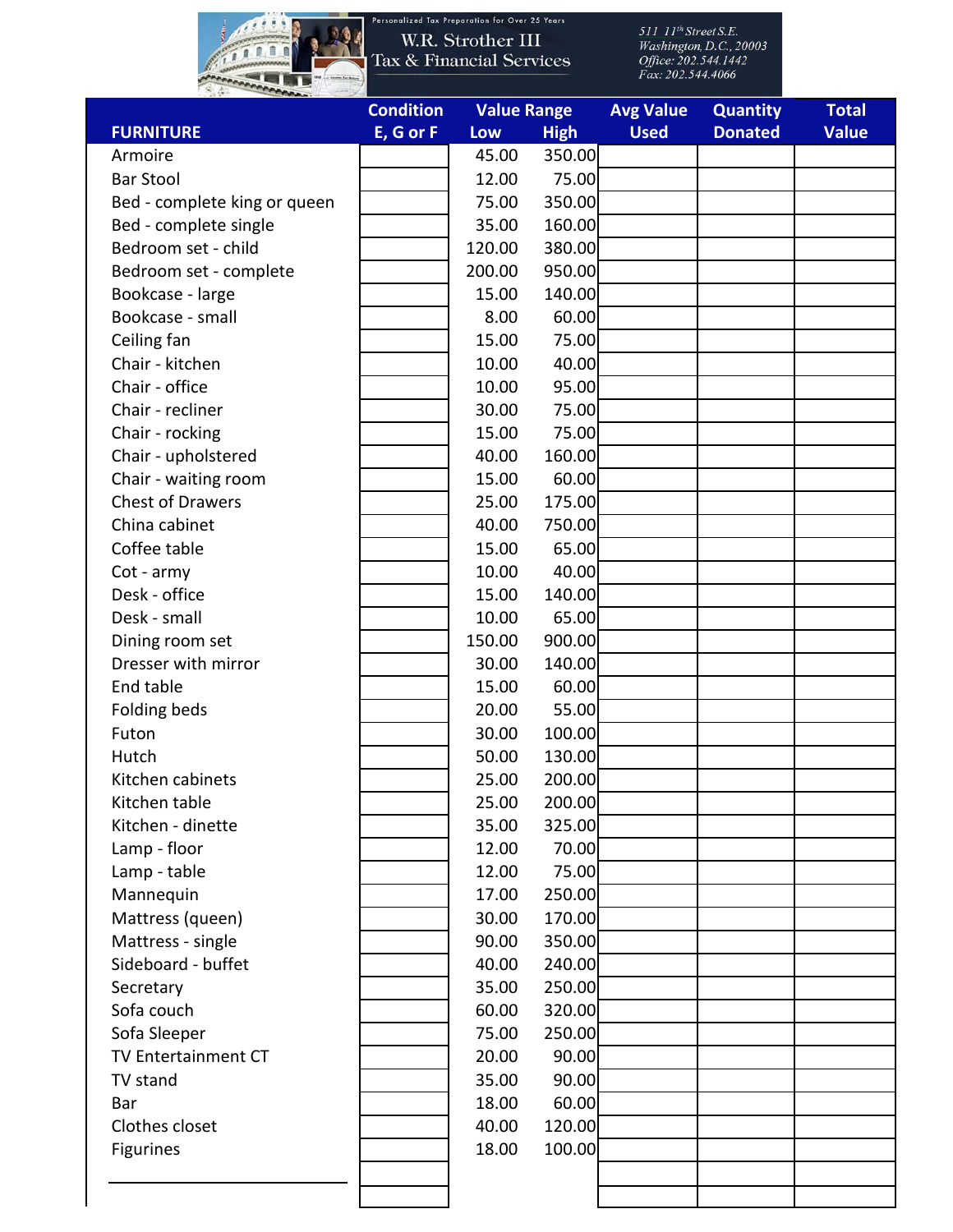

Personalized Tax Preparation for Over 25 Years

| <b>SPORTING</b>             | <b>Condition</b> |        | <b>Value Range</b> | <b>Avg Value</b> | <b>Quantity</b> | <b>Total</b> |
|-----------------------------|------------------|--------|--------------------|------------------|-----------------|--------------|
| <b>GOODS</b>                | E, G or F        | Low    | <b>High</b>        | <b>Used</b>      | <b>Donated</b>  | <b>Value</b> |
| Ab lounger                  |                  | 15.00  | 50.00              |                  |                 |              |
| <b>Abdominal exercisers</b> |                  | 15.00  | 30.00              |                  |                 |              |
| <b>Hiking backpack</b>      |                  | 35.00  | 65.00              |                  |                 |              |
| Backpack - student          |                  | 5.00   | 25.00              |                  |                 |              |
| <b>Baseball bat</b>         |                  | 6.00   | 12.00              |                  |                 |              |
| <b>Baseball glove</b>       |                  | 7.00   | 45.00              |                  |                 |              |
| Basketball, football        |                  | 4.00   | 40.00              |                  |                 |              |
| Bicycle - common            |                  | 40.00  | 175.00             |                  |                 |              |
| Bicycle - specialty         |                  |        | 100.00 2,400.00    |                  |                 |              |
| Bicycle - child             |                  | 15.00  | 120.00             |                  |                 |              |
| Bicycle - helmet            |                  | 4.00   | 35.00              |                  |                 |              |
| <b>Bowling ball</b>         |                  | 5.00   | 45.00              |                  |                 |              |
| <b>Bowling shoes</b>        |                  | 2.00   | 25.00              |                  |                 |              |
| Boxing gloves               |                  | 4.00   | 25.00              |                  |                 |              |
| Sleeping bag - kids         |                  | 5.00   | 18.00              |                  |                 |              |
| Sleeping bag camping        |                  | 10.00  | 90.00              |                  |                 |              |
| Camping tent                |                  | 50.00  | 150.00             |                  |                 |              |
| Canoes / Kayaks             |                  | 75.00  | 800.00             |                  |                 |              |
| <b>Dumbbells</b>            |                  | 2.00   | 24.00              |                  |                 |              |
| <b>Elliptical machine</b>   |                  | 40.00  | 240.00             |                  |                 |              |
| <b>Excursive bike</b>       |                  | 25.00  | 250.00             |                  |                 |              |
| Fishing pole                |                  | 5.00   | 100.00             |                  |                 |              |
| Fishing reel                |                  | 5.00   | 80.00              |                  |                 |              |
| Football helmet - adult     |                  | 10.00  | 150.00             |                  |                 |              |
| Football helmet - youth     |                  | 5.00   | 42.00              |                  |                 |              |
| Golf bag                    |                  | 12.00  | 110.00             |                  |                 |              |
| Golf club - single          |                  | 5.00   | 32.00              |                  |                 |              |
| Golf clubs - beginner       |                  | 20.00  | 225.00             |                  |                 |              |
| Pilates DVD gear            |                  | 5.00   | 60.00              |                  |                 |              |
| Ping Pong Table             |                  | 25.00  | 140.00             |                  |                 |              |
| Pool table                  |                  | 100.00 | 475.00             |                  |                 |              |
| Skateboard                  |                  | 15.00  | 200.00             |                  |                 |              |
| Skates - ice                |                  | 6.00   | 20.00              |                  |                 |              |
| Skates -- roller            |                  | 8.00   | 30.00              |                  |                 |              |
| Skates - in line            |                  | 6.00   | 65.00              |                  |                 |              |
| Ski machine                 |                  | 60.00  | 210.00             |                  |                 |              |
| <b>Skis</b>                 |                  | 25.00  | 200.00             |                  |                 |              |
| Sled                        |                  | 8.00   | 60.00              |                  |                 |              |
| Soccer shoes                |                  | 5.00   | 30.00              |                  |                 |              |
| Softballs                   |                  | 1.00   | 5.00               |                  |                 |              |
| Steps & Blocks              |                  | 15.00  | 25.00              |                  |                 |              |
| Tennis squash racquet       |                  | 4.00   | 59.00              |                  |                 |              |
| Thigh exercisers            |                  | 10.00  | 25.00              |                  |                 |              |
| Toboggan                    |                  | 35.00  | 135.00             |                  |                 |              |
| Weight bench                |                  | 65.00  | 250.00             |                  |                 |              |
| Yoga mats                   |                  | 8.00   | 35.00              |                  |                 |              |
|                             |                  |        |                    |                  |                 |              |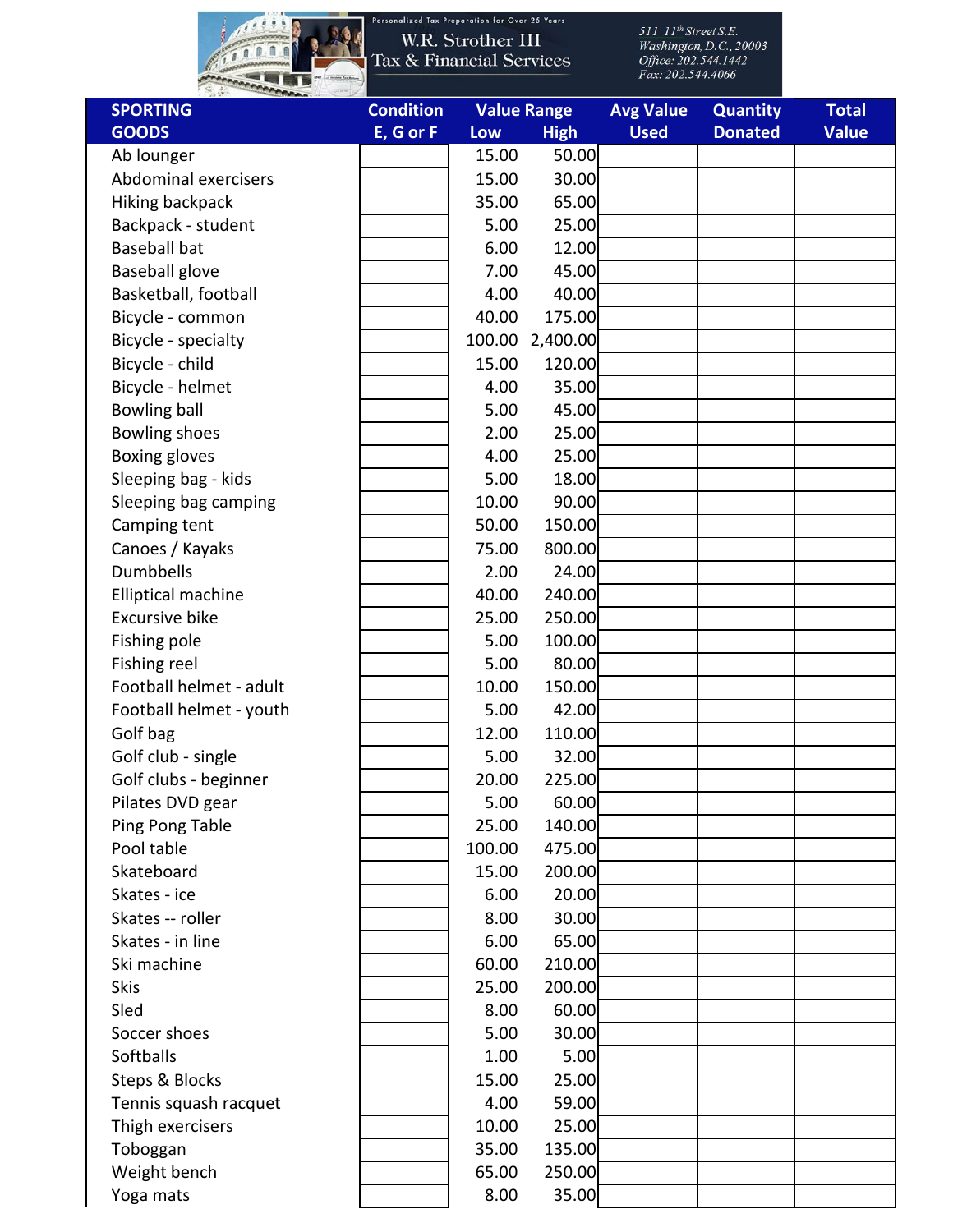

Personalized Tax Preparation for Over 25 Years

| <b>ELECTRONIC</b>               | <b>Condition</b> | <b>Value Range</b> |             | <b>Avg Value</b> | <b>Quantity</b> | <b>Total</b> |
|---------------------------------|------------------|--------------------|-------------|------------------|-----------------|--------------|
| <b>ITEMS</b>                    | E, G or F        | Low                | <b>High</b> | <b>Used</b>      | <b>Donated</b>  | <b>Value</b> |
| Adding machine desk type        |                  | 6.00               | 30.00       |                  |                 |              |
| Bathroom scale                  |                  | 4.00               | 16.00       |                  |                 |              |
| Calculator - business           |                  | 20.00              | 50.00       |                  |                 |              |
| Camera - digital                |                  | 6.00               | 120.00      |                  |                 |              |
| Camera - plastic disposable     |                  | 2.00               | 8.00        |                  |                 |              |
| CD player - boom box            |                  | 6.00               | 60.00       |                  |                 |              |
| CD player - portable            |                  | 3.00               | 15.00       |                  |                 |              |
| Cell phone - newer smart        |                  | 25.00              | 350.00      |                  |                 |              |
| Cell phone - older smart        |                  | 15.00              | 40.00       |                  |                 |              |
| Cell phone - other              |                  | 10.00              | 22.00       |                  |                 |              |
| Cell phone - razor              |                  | 9.00               | 40.00       |                  |                 |              |
| Clock - alarm                   |                  | 10.00              | 40.00       |                  |                 |              |
| Clock - radio                   |                  | 5.00               | 25.00       |                  |                 |              |
| Clock - radio Bose              |                  | 95.00              | 350.00      |                  |                 |              |
| Clock - wall                    |                  | 5.00               | 20.00       |                  |                 |              |
| Copier - office                 |                  | 15.00              | 250.00      |                  |                 |              |
| DVD player                      |                  | 15.00              | 45.00       |                  |                 |              |
| Home Theater - sound system     |                  | 40.00              | 200.00      |                  |                 |              |
| ipod (3rd/4th gen)              |                  | 10.00              | 25.00       |                  |                 |              |
| ipod (mini)                     |                  | 5.00               | 45.00       |                  |                 |              |
| Navigation system GPS - newer   |                  | 15.00              | 90.00       |                  |                 |              |
| Navigation system GPS - older   |                  | 15.00              | 70.00       |                  |                 |              |
| PDA (older model)               |                  | 3.00               | 30.00       |                  |                 |              |
| Radio - transistor              |                  | 5.00               | 50.00       |                  |                 |              |
| Shortwave Radio                 |                  | 15.00              | 200.00      |                  |                 |              |
| Stereo - radio, turntable combo |                  | 15.00              | 160.00      |                  |                 |              |
| Stereo receiver - component     |                  | 35.00              | 170.00      |                  |                 |              |
| Telephone answering machine     |                  | 4.00               | 32.00       |                  |                 |              |
| Telephone cordless              |                  | 6.00               | 28.00       |                  |                 |              |
| Telephone desk - corded         |                  | 6.00               | 50.00       |                  |                 |              |
| Television large - older        |                  | 25.00              | 30.00       |                  |                 |              |
| Television flat screen - large  |                  | 60.00              | 220.00      |                  |                 |              |
| Television medium - older       |                  | 25.00              | 32.00       |                  |                 |              |
| Television small - older        |                  | 20.00              | 28.00       |                  |                 |              |
| Television flat screen - small  |                  | 50.00              | 150.00      |                  |                 |              |
| TIVO receiver                   |                  | 10.00              | 120.00      |                  |                 |              |
| Typewriter                      |                  | 5.00               | 50.00       |                  |                 |              |
| VCR - older models              |                  | 9.00               | 20.00       |                  |                 |              |
| Video camcorder                 |                  | 10.00              | 85.00       |                  |                 |              |
|                                 |                  |                    |             |                  |                 |              |
|                                 |                  |                    |             |                  |                 |              |
|                                 |                  |                    |             |                  |                 |              |
|                                 |                  |                    |             |                  |                 |              |
|                                 |                  |                    |             |                  |                 |              |
|                                 |                  |                    |             |                  |                 |              |
|                                 |                  |                    |             |                  |                 |              |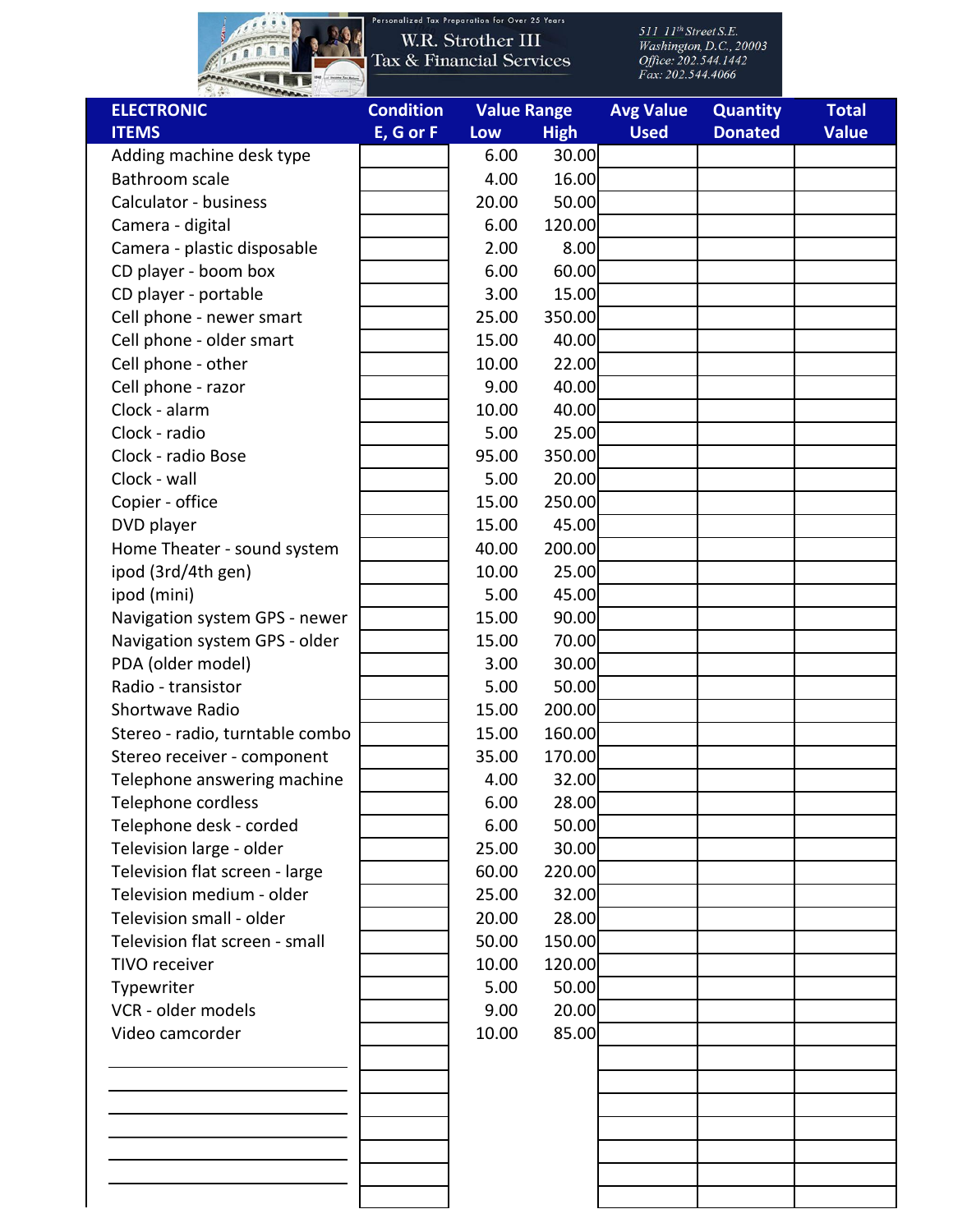

Personalized Tax Preparation for Over 25 Years

| <b>VIDEO GAME</b>          | <b>Condition</b> |                    | <b>Value Range</b> |                  | <b>Quantity</b> | <b>Total</b> |
|----------------------------|------------------|--------------------|--------------------|------------------|-----------------|--------------|
| <b>SYSTEMS</b>             | E, G or F        | Low                | <b>High</b>        | <b>Used</b>      | <b>Donated</b>  | <b>Value</b> |
| Atari                      |                  | 20.00              | 100.00             |                  |                 |              |
| Games for video systems    |                  | 2.00               | 20.00              |                  |                 |              |
| Leapster system            |                  | 9.00               | 20.00              |                  |                 |              |
| Nintendo 64                |                  | 10.00              | 95.00              |                  |                 |              |
| Nintendo DS                |                  | 25.00              | 42.00              |                  |                 |              |
| Nintendo DS games          |                  | 1.00               | 30.00              |                  |                 |              |
| Nintendo game boy          |                  | 22.00              | 85.00              |                  |                 |              |
| Nintendo gamecube          |                  | 13.00              | 95.00              |                  |                 |              |
| Nintendo NES               |                  | 13.00              | 73.00              |                  |                 |              |
| Nintendo Wii               |                  | 60.00              | 130.00             |                  |                 |              |
| Nintendo Wii remote        |                  | 4.00               | 20.00              |                  |                 |              |
| Siega Dreamcast system     |                  | 20.00              | 160.00             |                  |                 |              |
| Seiga Genesis system       |                  | 24.00              | 60.00              |                  |                 |              |
| Sony playstation           |                  | 20.00              | 80.00              |                  |                 |              |
| Sony PS2                   |                  | 12.00              | 60.00              |                  |                 |              |
| Sony PSP sytem             |                  | 18.00              | 240.00             |                  |                 |              |
| Video game controller      |                  | 5.00               | 20.00              |                  |                 |              |
| <b>Vtech Vsmile Pocket</b> |                  | 12.00              | 45.00              |                  |                 |              |
| Xbox                       |                  | 20.00              | 50.00              |                  |                 |              |
| Xbox 360                   |                  | 35.00              | 125.00             |                  |                 |              |
|                            |                  |                    |                    |                  |                 |              |
| <b>ENTERTAINMENT</b>       | <b>Condition</b> | <b>Value Range</b> |                    | <b>Avg Value</b> | <b>Quantity</b> | <b>Total</b> |
| <b>ITEMS</b>               | E, G or F        | Low                | <b>High</b>        | <b>Used</b>      | <b>Donated</b>  | <b>Value</b> |
| Audio books                |                  | 2.00               | 8.00               |                  |                 |              |
| Books - children           |                  | 3.00               | 8.00               |                  |                 |              |
| Books - hardcover          |                  | 3.00               | 15.00              |                  |                 |              |
| Books - paperback          |                  | 1.00               | 5.00               |                  |                 |              |
| <b>DVD</b> movies          |                  | 2.00               | 8.00               |                  |                 |              |
| DVD - new releases         |                  | 3.00               | 18.00              |                  |                 |              |
| Music - CD or cassette     |                  | 1.00               | 6.00               |                  |                 |              |
| <b>VHS Videos</b>          |                  | 2.00               | 4.00               |                  |                 |              |
|                            |                  |                    |                    |                  |                 |              |
| <b>CHILDRENS</b>           | <b>Condition</b> | <b>Value Range</b> |                    | <b>Avg Value</b> | <b>Quantity</b> | <b>Total</b> |
| <b>TOYS</b>                | E, G or F        | Low                | <b>High</b>        | <b>Used</b>      | <b>Donated</b>  | <b>Value</b> |
| <b>Action figures</b>      |                  | 2.00               | 13.00              |                  |                 |              |
| <b>Beanie Babies</b>       |                  | 2.00               | 8.00               |                  |                 |              |
| Board games                |                  | 2.00               | 20.00              |                  |                 |              |
| Die cast cars              |                  | 2.00               | 18.00              |                  |                 |              |
| Die cast models            |                  | 4.00               | 40.00              |                  |                 |              |
| <b>Dolls</b>               |                  | 4.00               | 25.00              |                  |                 |              |
| <b>Puzzles</b>             |                  | 2.00               | 12.00              |                  |                 |              |
| Radio control toys         |                  | 10.00              | 25.00              |                  |                 |              |
| Rocking horse              |                  | 15.00              | 40.00              |                  |                 |              |
| Stuffed animals            |                  | 2.00               | 12.00              |                  |                 |              |
|                            |                  |                    |                    |                  |                 |              |
|                            |                  |                    |                    |                  |                 |              |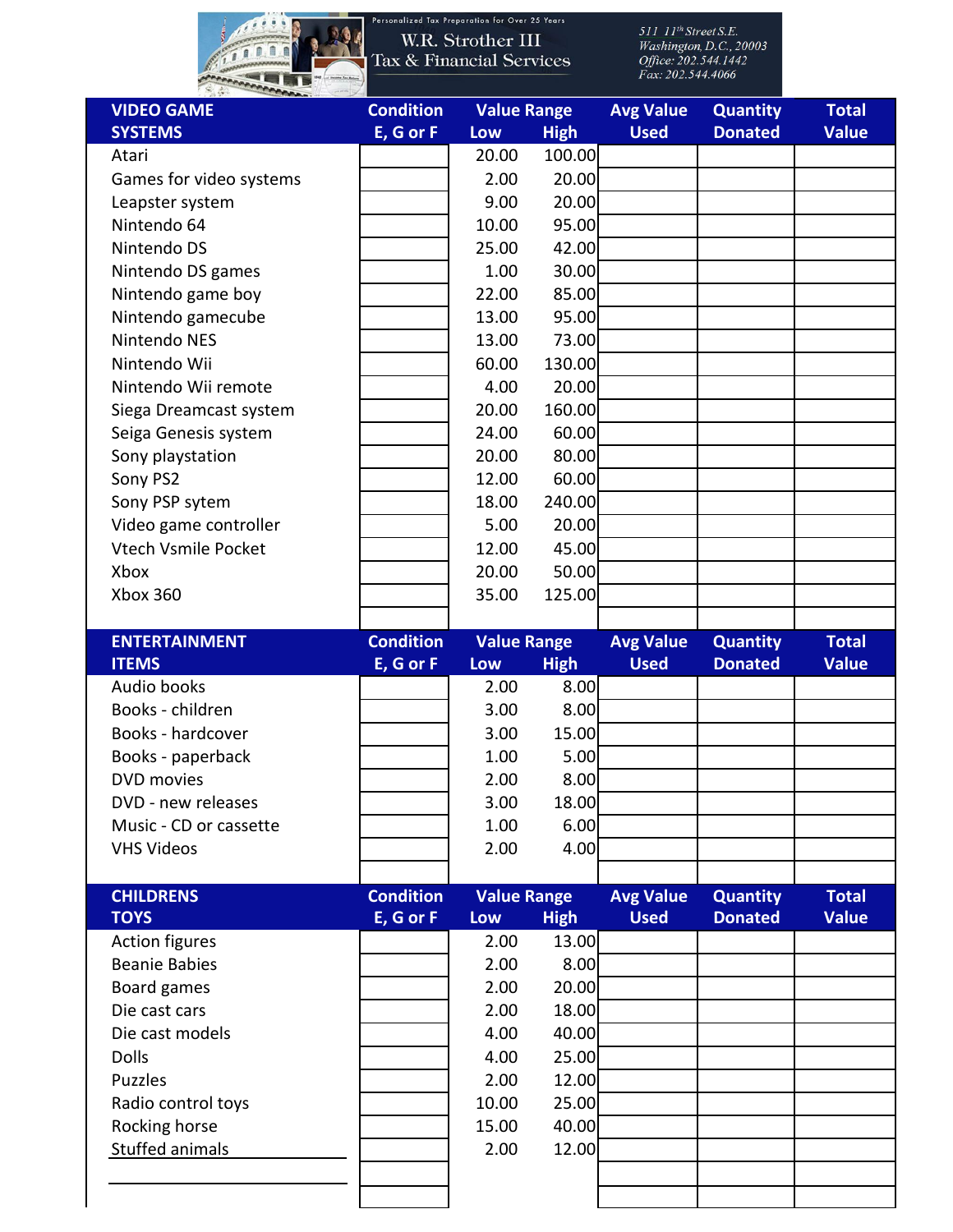

Personalized Tax Preparation for Over 25 Years

| <b>COMPUTER</b>        | <b>Condition</b> | <b>Value Range</b> |                    | <b>Avg Value</b> | <b>Quantity</b> | <b>Total</b> |
|------------------------|------------------|--------------------|--------------------|------------------|-----------------|--------------|
| <b>ITEMS</b>           | E, G or F        | Low                | <b>High</b>        | <b>Used</b>      | <b>Donated</b>  | <b>Value</b> |
| Apple PowerBook laptop |                  | 15.00              | 49.00              |                  |                 |              |
| Apple PowerMac desktop |                  | 50.00              | 100.00             |                  |                 |              |
| Apple Sic              |                  | 20.00              | 80.00              |                  |                 |              |
| Desktop PC             |                  | 40.00              | 300.00             |                  |                 |              |
| Keyboards              |                  | 5.00               | 10.00              |                  |                 |              |
| Laptops - older        |                  | 50.00              | 20.00              |                  |                 |              |
| Laptops - newer        |                  | 100.00             | 350.00             |                  |                 |              |
| Monitors - flat screen |                  | 8.00               | 125.00             |                  |                 |              |
| Monitors - older       |                  | 5.00               | 75.00              |                  |                 |              |
| Printer - all in one   |                  | 15.00              | 120.00             |                  |                 |              |
| Projectors             |                  | 40.00              | 190.00             |                  |                 |              |
| <b>Scanners</b>        |                  | 4.00               | 20.00              |                  |                 |              |
| Software               |                  | 3.00               | 24.00              |                  |                 |              |
| <b>Speakers</b>        |                  | 5.00               | 15.00              |                  |                 |              |
|                        |                  |                    |                    |                  |                 |              |
|                        |                  |                    |                    |                  |                 |              |
|                        |                  |                    |                    |                  |                 |              |
|                        |                  |                    |                    |                  |                 |              |
| <b>MUSICAL</b>         | <b>Condition</b> |                    | <b>Value Range</b> | <b>Avg Value</b> | <b>Quantity</b> | <b>Total</b> |
| <b>INSTRUMENTS</b>     | E, G or F        | Low                | <b>High</b>        | <b>Used</b>      | <b>Donated</b>  | <b>Value</b> |
| Brass - horns          |                  | 56.00              | 400.00             |                  |                 |              |
| Guitar - acoustic      |                  | 50.00              | 290.00             |                  |                 |              |
| Guitar - beginner      |                  | 40.00              | 90.00              |                  |                 |              |
| Guitar - electric      |                  | 80.00              | 450.00             |                  |                 |              |
| Harmonica              |                  | 3.00               | 60.00              |                  |                 |              |
| Keyboard - small       |                  | 30.00              | 100.00             |                  |                 |              |
| Organ - console        |                  | 90.00              | 250.00             |                  |                 |              |
| Drum set               |                  | 90.00              | 750.00             |                  |                 |              |
| Drum set - student     |                  | 45.00              | 100.00             |                  |                 |              |
| Piano - upright        |                  | 100.00             | 2,200.00           |                  |                 |              |
| Violin - student       |                  | 100.00             | 200.00             |                  |                 |              |
| Woodwind - clarinet    |                  | 51.00              | 325.00             |                  |                 |              |
| Woodwind - flute       |                  | 70.00              | 400.00             |                  |                 |              |
|                        |                  |                    |                    |                  |                 |              |
| <b>PET</b>             | <b>Condition</b> |                    | <b>Value Range</b> | <b>Avg Value</b> | <b>Quantity</b> | <b>Total</b> |
| <b>ITEMS</b>           | E, G or F        | Low                | <b>High</b>        | <b>Used</b>      | <b>Donated</b>  | <b>Value</b> |
| Bedding                |                  | 5.00               | 25.00              |                  |                 |              |
| Cat climbing condo     |                  | 15.00              | 25.00              |                  |                 |              |
| Crates - metal         |                  | 10.00              | 70.00              |                  |                 |              |
| Crates - plastic       |                  | 13.00              | 80.00              |                  |                 |              |
| Litter box - automatic |                  | 40.00              | 180.00             |                  |                 |              |
| Litter box - standard  |                  | 20.00              | 50.00              |                  |                 |              |
| Pet dish               |                  | 5.00               | 25.00              |                  |                 |              |
| Pet toys               |                  | 3.00               | 10.00              |                  |                 |              |
|                        |                  |                    |                    |                  |                 |              |
|                        |                  |                    |                    |                  |                 |              |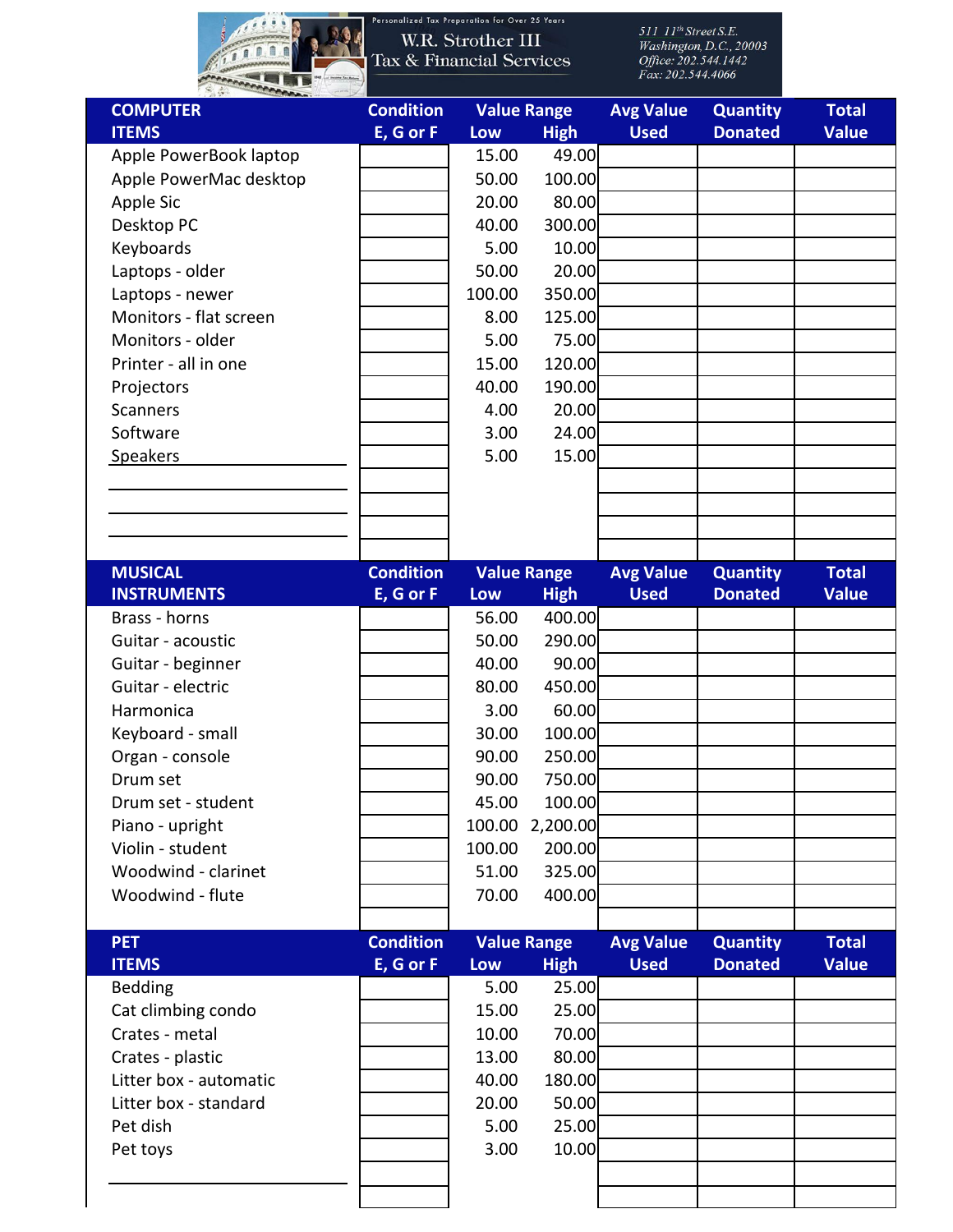

| <b>CRAFT</b>                      | <b>Condition</b> |                 | <b>Value Range</b>   |                  | <b>Quantity</b> | <b>Total</b> |
|-----------------------------------|------------------|-----------------|----------------------|------------------|-----------------|--------------|
| <b>ITEMS</b>                      | E, G or F        | Low             | <b>High</b>          | <b>Used</b>      | <b>Donated</b>  | <b>Value</b> |
| Completed projects                |                  | 2.00            | 8.00                 |                  |                 |              |
| Handmade afghans                  |                  | 4.00            | 16.00                |                  |                 |              |
| Handmade guilt's - baby           |                  | 8.00            | 42.00                |                  |                 |              |
| Handmade quilts                   |                  | 10.00           | 55.00                |                  |                 |              |
| Kits (to make)                    |                  | 4.00            | 20.00                |                  |                 |              |
| Sewing machine                    |                  | 10.00           | 85.00                |                  |                 |              |
| Supplies - yarn                   |                  | 2.00            | 15.00                |                  |                 |              |
|                                   |                  |                 |                      |                  |                 |              |
| <b>WORKSHOP</b>                   | <b>Condition</b> |                 | <b>Value Range</b>   | <b>Avg Value</b> | <b>Quantity</b> | <b>Total</b> |
| <b>ITEMS</b>                      | E, G or F        | Low             | <b>High</b>          | <b>Used</b>      | <b>Donated</b>  | <b>Value</b> |
| Battery charger - auto            |                  | 5.00            | 22.00                |                  |                 |              |
| <b>Battery tester</b>             |                  | 20.00           | 30.00                |                  |                 |              |
| Circular saw                      |                  | 15.00           | 80.00                |                  |                 |              |
| Cordless nail gun                 |                  | 40.00           | 200.00               |                  |                 |              |
| Cordless power screw driver       |                  | 10.00           | 75.00                |                  |                 |              |
| Cordless drill                    |                  | 10.00           | 110.00               |                  |                 |              |
| <b>Hand tools</b>                 |                  | 3.00            | 15.00                |                  |                 |              |
| Sander - belt                     |                  | 20.00           | 65.00                |                  |                 |              |
| Table saw                         |                  | 50.00           | 180.00               |                  |                 |              |
| Wrench                            |                  | 7.00            | 35.00                |                  |                 |              |
|                                   |                  |                 |                      |                  |                 |              |
| <b>LAWN / GARDEN</b>              | <b>Condition</b> |                 | <b>Value Range</b>   | <b>Avg Value</b> | <b>Quantity</b> | <b>Total</b> |
| <b>ITEMS</b>                      | E, G or F        | Low             | <b>High</b><br>70.00 | <b>Used</b>      | <b>Donated</b>  | <b>Value</b> |
| <b>BBQ</b> grill                  |                  | 12.00           | 60.00                |                  |                 |              |
| Edger - power<br>Ladder - small   |                  | 15.00           |                      |                  |                 |              |
| Leaf blower                       |                  | 25.00           | 40.00<br>100.00      |                  |                 |              |
|                                   |                  | 10.00           | 100.00               |                  |                 |              |
| Mower - gas                       |                  | 25.00<br>100.00 | 600.00               |                  |                 |              |
| Mower - riding<br>Mower - tractor |                  |                 | 200.00 1,000.00      |                  |                 |              |
| Rototiller - garden               |                  | 60.00           | 180.00               |                  |                 |              |
| Shop vacuum                       |                  | 10.00           | 45.00                |                  |                 |              |
| Snow thrower                      |                  | 50.00           | 175.00               |                  |                 |              |
| Tools - hand tools                |                  | 1.00            | 12.00                |                  |                 |              |
| Tools - larger                    |                  | 4.00            | 20.00                |                  |                 |              |
| <b>Weed Wacker</b>                |                  | 15.00           | 100.00               |                  |                 |              |
| <b>Wheel Barrow</b>               |                  | 15.00           | 50.00                |                  |                 |              |
| <b>LUGGAGE</b>                    | <b>Condition</b> |                 | <b>Value Range</b>   | <b>Avg Value</b> | <b>Quantity</b> | <b>Total</b> |
| <b>ITEMS</b>                      | E, G or F        | Low             | <b>High</b>          | <b>Used</b>      | <b>Donated</b>  | <b>Value</b> |
| <b>Briefcase</b>                  |                  | 10.00           | 50.00                |                  |                 |              |
| Lap top case                      |                  | 5.00            | 45.00                |                  |                 |              |
| Carry-on                          |                  | 5.00            | 35.00                |                  |                 |              |
| Garment bag                       |                  | 7.00            | 28.00                |                  |                 |              |
| Suitcase - roller                 |                  | 8.00            | 40.00                |                  |                 |              |
| Suitcase - standard               |                  | 5.00            | 18.00                |                  |                 |              |
| Trunk                             |                  | 7.00            | 70.00                |                  |                 |              |